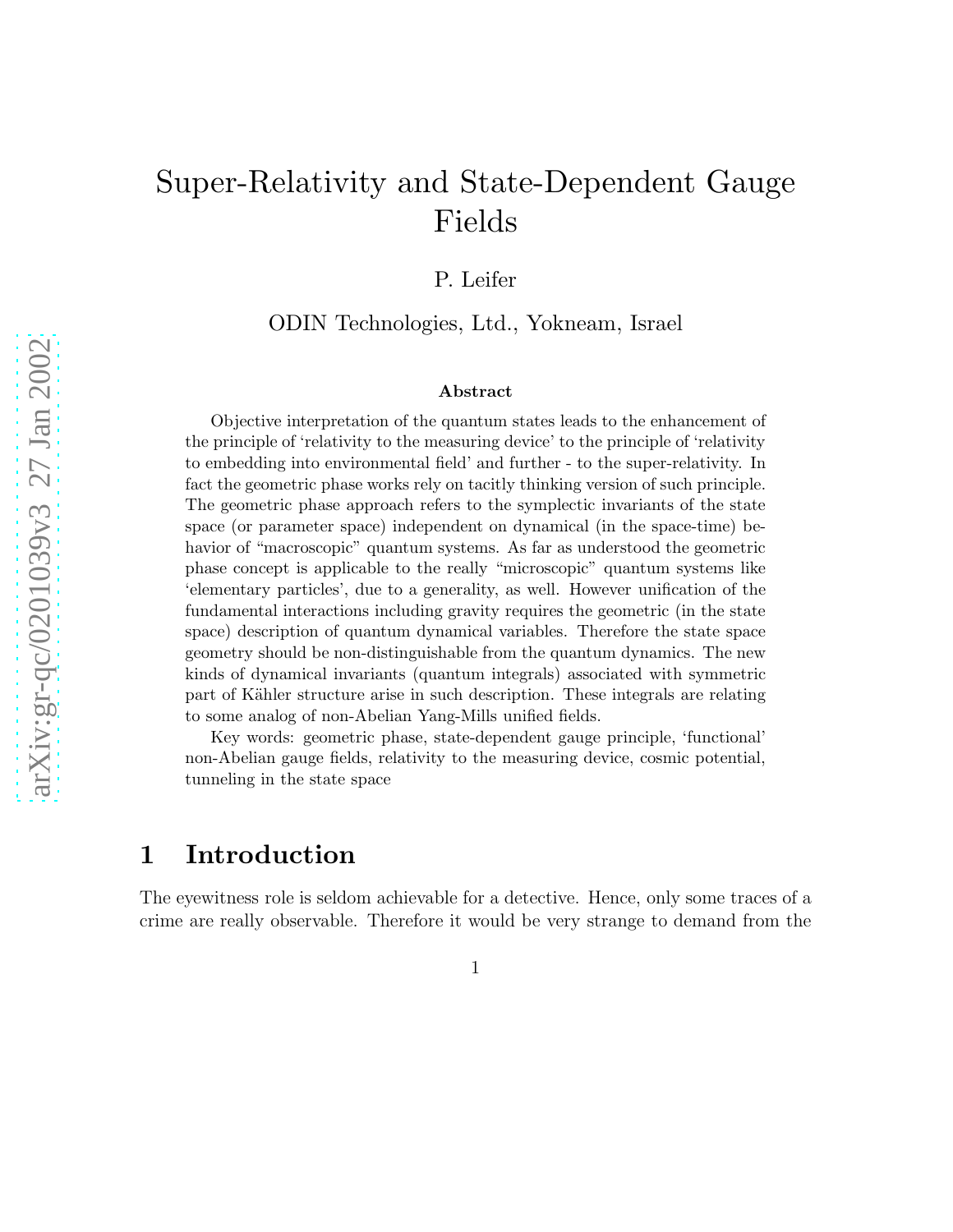detective to operate with observable facts only during the crime investigation. He should, of course, use some evidences and facts, but the most important to be able to connect these fragments into the entire 'real' picture of the crime. Physicist frequently acts like the detective trying to find the rational explanation of an observable phenomenon. That is why Einstein emphasized that it would be incorrect to base physical theory on the observable quantities only. Therefore, the observability principle, from this point of view, should give up one's seat to the objective principle of the relativity to the embedding into environmental field as an enhancement of the 'relativity to the measuring device' principle. 'Principle relativity to the measuring device' was declared by Fock in quantum theory as the generalization of relativity to the reference frame in classical physics [\[1\]](#page-18-0). We will avoid here the criticism of Fock's philosophy which was in the contradiction with (correct from our point of view) Dirac's objective interpretation of quantum state of a system[[2\]](#page-18-0). Such comprehension of the quantum state leads to the consistent development of Fock idea of the 'relativity to the measuring device';- namely, *relativity to embedding into environmental field*.

During last years I have understood that super-relativity principle [[3, 4](#page-18-0), [5, 6](#page-18-0)] may be understood as the principle of relativity to embedding into environmental field in a 'strong' interpretation. The 'weak' interpretation is simply trivial statement, since our scientific paradigm based on the assumption that different physical devices (let's say accelerators in Protvino and in the CERN, i.e. different background fields) give us qualitatively identical results on proton's collisions. But this form of the invariance principle is very restrictive since there is the energetic threshold for external field beyond that we have new generations of the leptons, etc. In order to avoid this limitation, one should admit the particle identification as a function of the measuring equipment (background field): different choice of the measuring (generating) device (i.e. 'external fields') may lead to the different combination of internal degrees of freedom, i.e. to the quantum particle mutation. It is clear that the 'strong' invariance principle may be realized on very deep level. Presumably it may be Plank's scale level. Realistic physical picture on this level is absent, but at least in one thing we can be sure that the electrodynamics itself is not acceptable on this level as a paragon gauge theory. Namely, pointwise charged particles is very deep defect of the theory capable to spoil any efforts in mimic generalization of the gauge theory [\[7\]](#page-18-0). However, extended (in the space-time) quantum particles are localizable in a functional state space. Therefore in the state space we have to have a state-dependent gauge principle [\[3](#page-18-0)]. Herein more general kind of gauge invariance has been proposed than one mentioned in Jones'es work[[8](#page-18-0)]. It will applied to the fundamental fields (FF)defined on projective Hilbert space  $CP(N-1)$  [[6\]](#page-18-0). In principle, one can use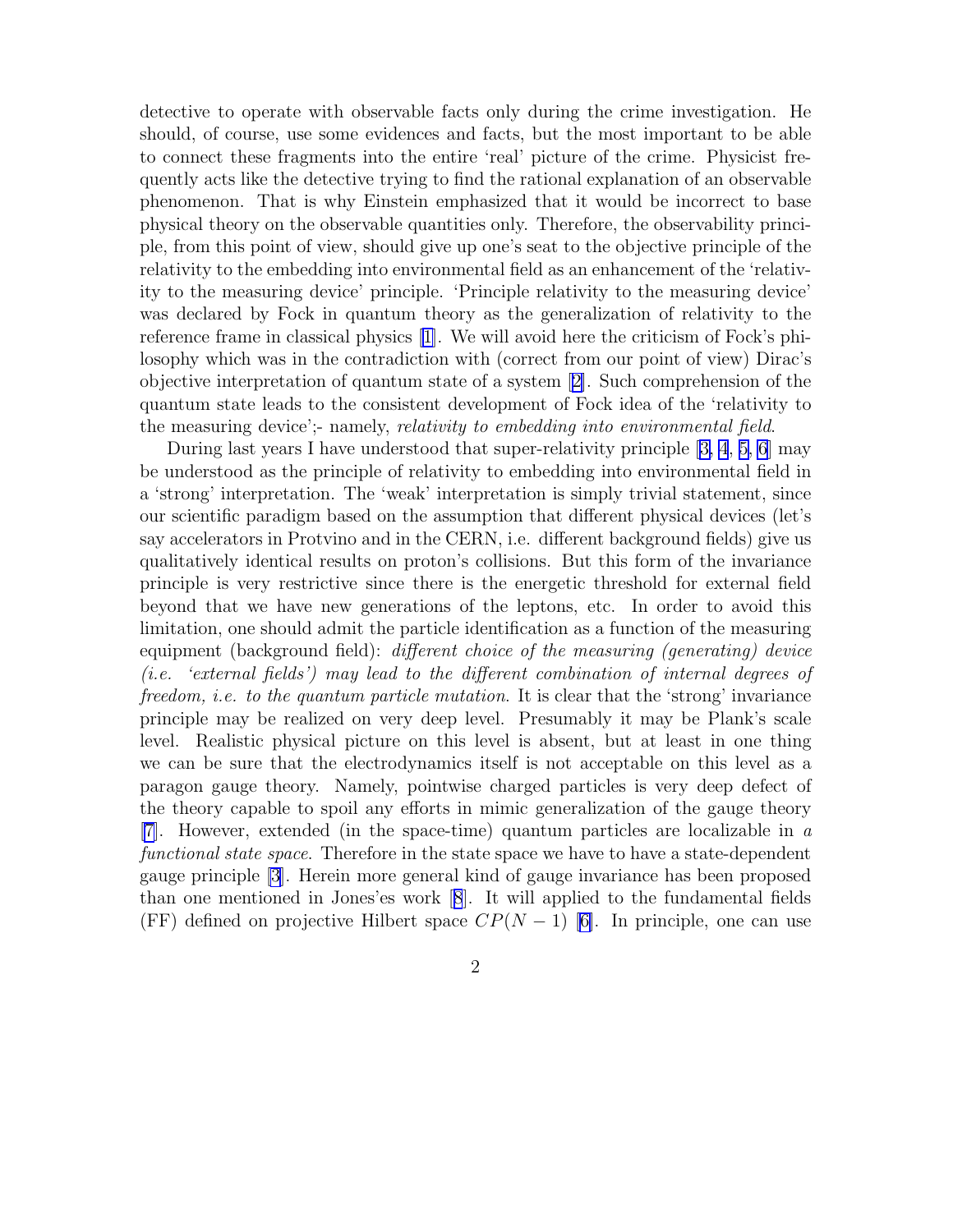$CP(\infty)$  but frequently finite dimension projective space is quite enough for practical targets.

Some aspects of  $CP(N-1)$  using as a phase space discussed already widely, however, for different physical aims (see for example well known articles in this direction [\[9, 10, 11, 12\]](#page-18-0)). These approaches should be changed for our targets as follows:

1. The ordinary quantum mechanics is obviously linear with very high degree of accuracy. It is clear that the foundations of quantum mechanics are rooted into the nonlinear quantum field theory of the 'elementary' particles. Therefore the linear character of quantum mechanics is an approximation of the more deep theory but of course is not a particular case of classical physics (even advanced one) [\[10\]](#page-18-0). We propose  $CP(N-1)$  as an underlying unified physical construction for the field foundation of quantum theory. Namely, the points of projective Hilbert space represent states of all conceivable background fields (matter) created by self-consistent Universe cosmic potential (see below). From the mathematical point of view projective Hilbert space is the base of tangent fiber bundle. In each tangent space when local coordinates are close to zero, the curvature is negligible and one has the linear picture of the ordinary quantum mechanics (the tangent space approximation).

2. Geometric description of the gravity is 3. achievable due to the fact of the independence of accelerations of freely falling masses. The space-time behavior of quantum particles is definitely different. Hence, a different criterion than accelerations equivalence, and different arena rather the space-time should be used for the geometric unification of the fundamental interactions in the quantum case. First of all the notion of a quantum state should be used instead of material point notion. Then, I assume that desirable unification of all fundamental interactions may be achieved if we take into account the universal projective Hilbert space geometry of quantum states. In particular, the problem of the comparison of two quantum states in the different background fields leads to the 'parallel transport' in some generalized sense and newly understood affine connection. In fact  $CP(N-1)$  geometry is the unique common property of all known quantum particles since their rays of states obey to identical geometric laws under unitary dynamics. Local coordinates in the projective Hilbert space will correspond boson fundamental field (FF)[[6\]](#page-18-0). It looks like the phenomenological Lagrangians method but boson fields presented by the points of the  $CP(N-1)$ , are now coordinates of dynamical field variables like  $D^i_\sigma$  (see below) realizing the nonlinear representation  $SU(N)$  group.

3. Riemannian structure treated in the works[[9](#page-18-0), [10, 11](#page-18-0)] as an evidence of the statistical character theory. We develop the deterministic foundation of quantum theory assuming that statistical properties arise under space-time embedding of underlying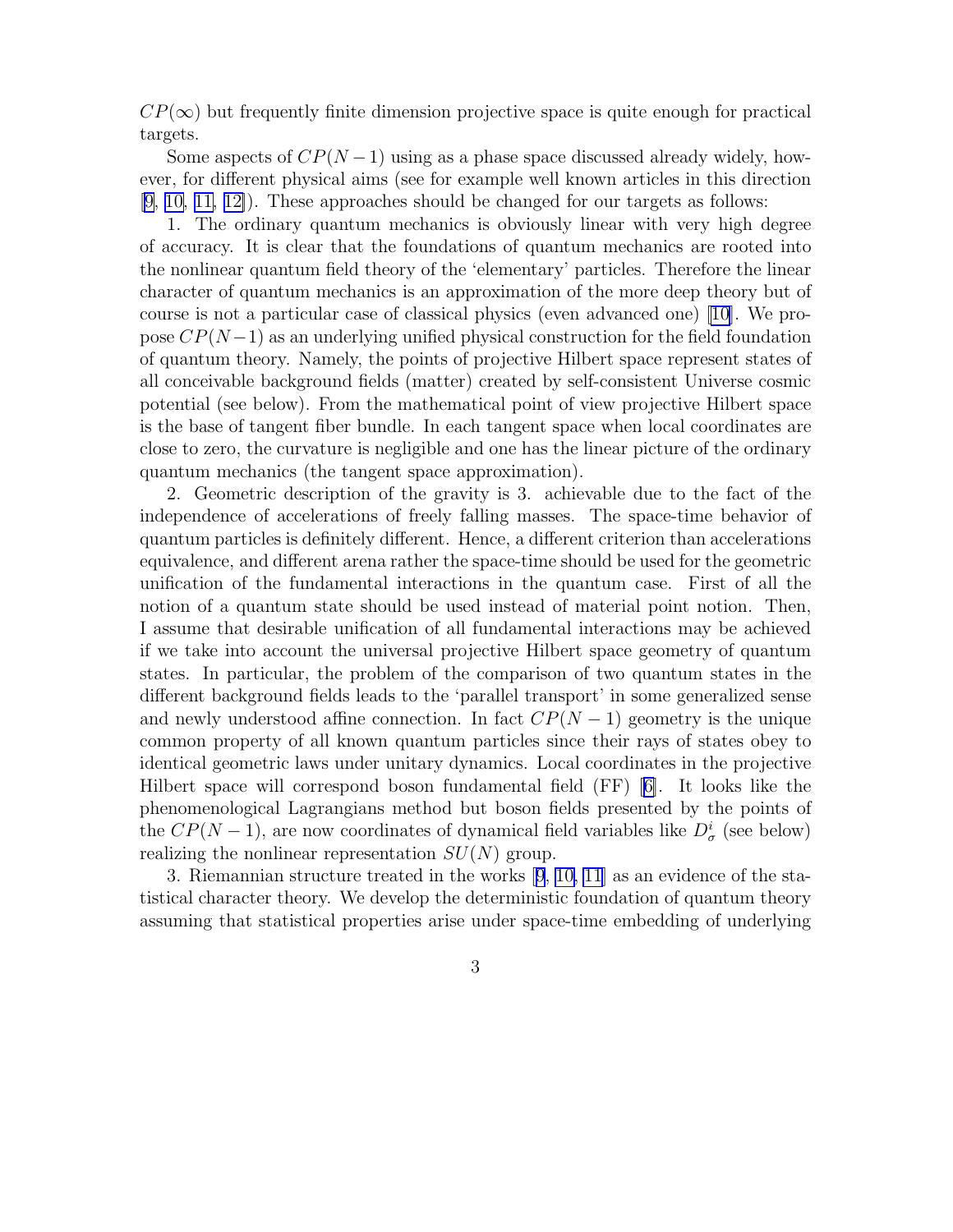nonlinear (Kählerian) pre-dynamics.

4. Due to the positive curvature of the projective Hilbert state space these "geometric bosons" are effectively interacting and being condensed (like the spin complex) obey nonlinear differential equations of motion. Presumably one can find some Skyrmion-like (soliton) solution of these equations determined by the projective structure of  $CP(N-1)$ . Further they may be quantized like boson or fermion [\[13](#page-18-0)].

5. I will discuss here the vacuum excitations modes of the "fundamental field" [[6\]](#page-18-0). We assume that the FF may be identified with the field of a self-consistent global Universe potential  $U_{global}$  and, hence, may treated as a vacuum for each concrete quantum system. The concrete quantum system will be defined in tangent space  $T_{\pi}CP(N-1)$  at the origin point  $\pi = (\pi^1, ..., \pi^{N-1})$  by the set of dynamical variables (generators of the  $SU(N)$ ).

6. Poincar´e group arises as covering group for "question" dynamical variables (logical spin 1/2) treated as a local space-time coordinates.

7. The area of pulse (with the action dimension) transmitted to the quantum system will be treated herein as the invariant measure of the fundamental interaction. In order to demolish the ambiguous of the external field one should demolish the difference between environmental field and 'particles'. In fact quantum field theory made already important steps in that direction. Namely, all fields should be 'secondly quantized' i.e. represented as a result of the action by specified creation operators on the standard vacuum state  $|V\rangle$ . Procedure of the second quantization has been proposed by Dirac. This consist of the prescription that the Fourier components of the wave function (c-numbers) should be changed by operators (q-numbers) with definite commutation relations. However there are a lot of problems with such approach, namely: all operators corresponding to particles one should be introduced 'by hand'; commutation relations between these operators should be given a priori (boson or fermion); such commutation relations lead to highly singular functions and problematic description suffering on UV divergences. Therefore some different version of the 'second quantization' as unified quantum dynamics we must build. I will establish in the present work only general framework for such kind of quantization.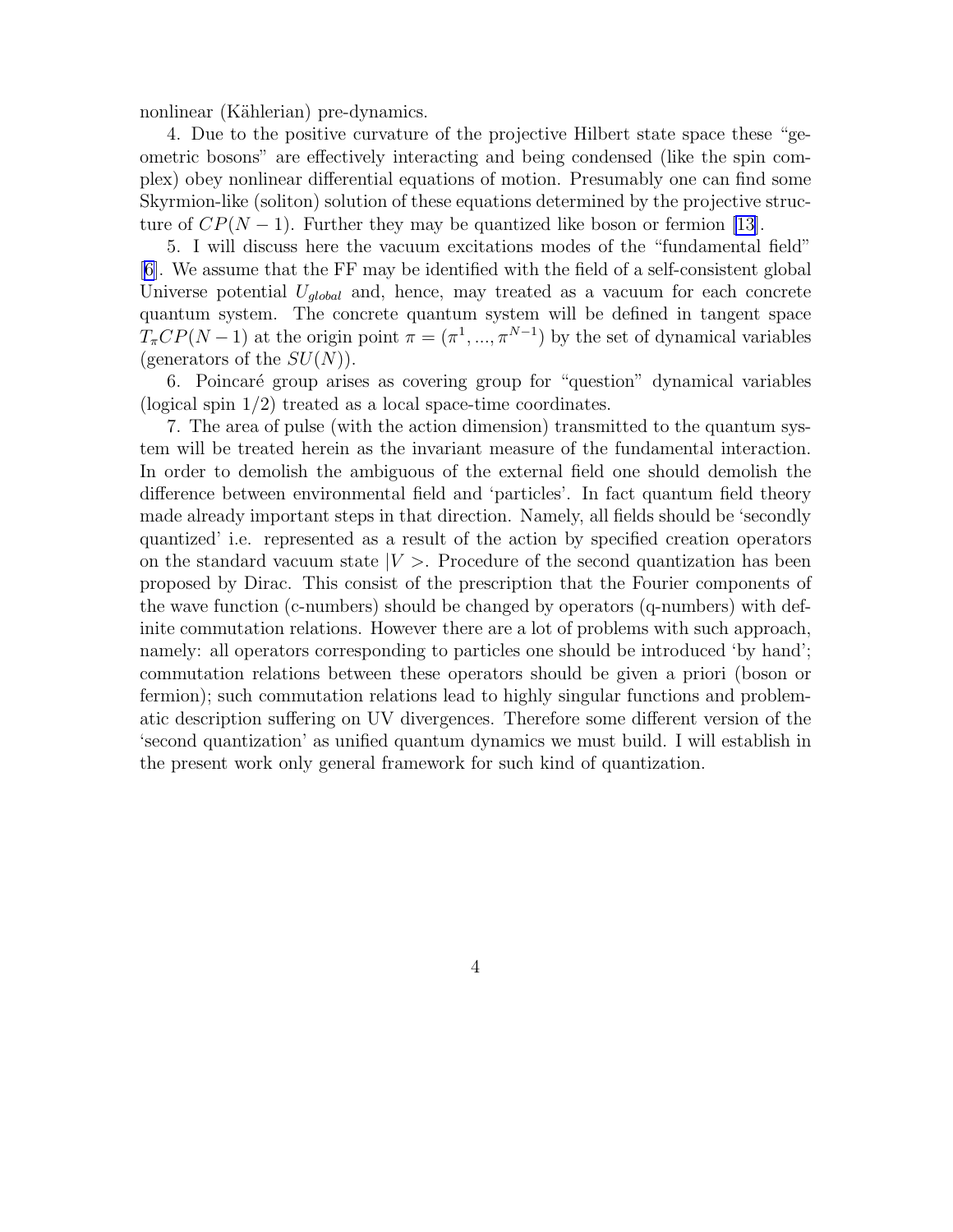## 2 Vacuum and Self-Consistent Potential of Universe

Nobody knows the real self-consistent Universe potential  $U_{global}$  and corresponding vacuum state  $|V\rangle$ . However we have some hints appeared from the foundation of general and special relativity.

It is well known that postulate of light's velocity invariance in special relativity, was rejected by Einstein during development of the general relativity. Namely, light's velocity in the general relativity is a function of the gravitation potential. Since all material objects have energy (mass) they produce local in Universe perturbation of the global potential and, hence, light's velocity.

I will assume there is the global (gravitation or, probably,- universal?) selfconsistent potential of the Universe  $U_{global}$  with the value  $c^2$ . It is clear that now  $E = mc<sup>2</sup>$  looks like potential internal energy, since the relativistic Lagrangian

$$
L = -mc^2 \sqrt{1 - \frac{v^2}{c^2}} - mG_N \frac{M}{r} = -mc^2 \sqrt{1 - \frac{v^2}{c^2}} - m\phi_{local},
$$
 (2.1)

may be approximately represented as follows:

this invariance.

$$
L_a = T - V = \frac{mv^2}{2} - mc^2 - m\phi_{local},
$$
\n(2.2)

where  $V = m(c^2 + \phi_{local}) = m(U_{global} + \phi_{local})$ . The question is: how the special relativity formula  $E = \frac{mc^2}{\sqrt{mc^2}}$  $\sqrt{1-\frac{v^2}{c^2}}$ anticipates the global gravitation potential  $c^2$ ? Probably, because the paragon theory has such ability. For example Dirac's relativistic equation for electron predicts automatically spin degrees of freedom and positrons; Maxwell electrodynamics gives different example of the similar kind of anticipation: it has Poincar´e invariant form before Einstein's recognition of the physical sense of

So, we will assume that just fundamental constant  $c^2$  is defined by self-consistent potential of the whole Universe, not a mass in spite of Mach-Einstein assumption [\[5](#page-18-0)]. This global potential has presumably a microscopic exhibition ('tension' of the vacuum) too. Now we will assume that universal character of the potential  $U_{global} = c^2$ connected not only with the space-time geometry, but with the geometry of quantum state space. One reasonable hypothesis is that the constant sectional curvature of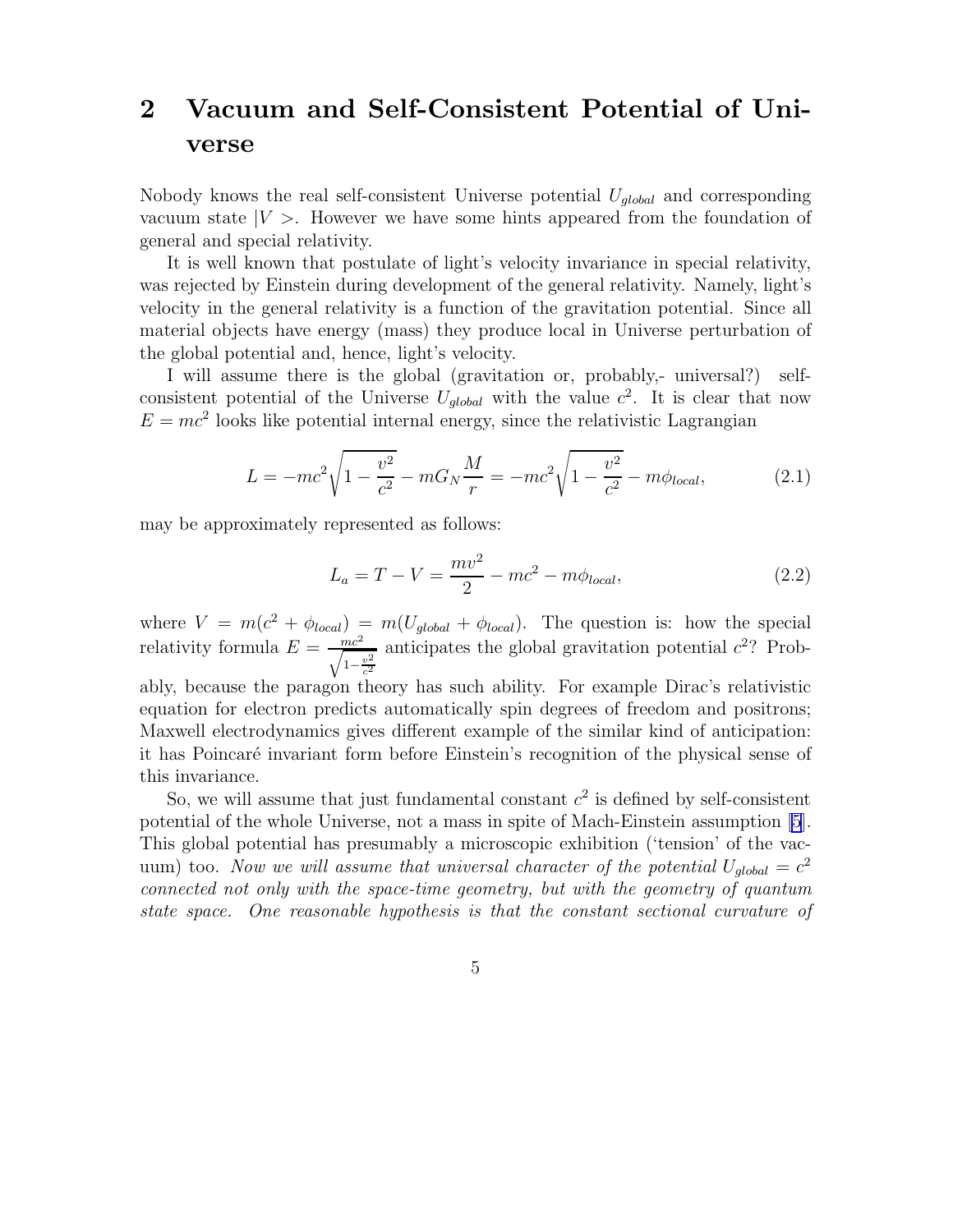$CP(N-1)$  should contain this world constant. This assumption leads to far going consequence: fundamental interactions presumably determined by dimensionless holomorphic sectional curvature K of the projective Hilbert space  $\mathbb{CP}(N-1)$ , using as the carrier of self-consistent vacuum states, should be proportional to the fine structure constant  $\mathcal{K} = a\alpha = a\frac{e^2}{\hbar c}$  (see, for a comparison, the arguments by [\[10](#page-18-0), [11](#page-18-0)] for the  $\hbar$  introducing in the sectional curvature of  $CP(N-1)$ ). The universal and small dimensionless parameter  $K$  will be used in the next work for the unified interaction problem.

Einstein emphasized that it is impossible to distinguish the "kinetic energy" from the potential energy that associated with  $mc^2$  in the formula  $E = \frac{mc^2}{\sqrt{mc^2}}$  $\sqrt{1-\frac{v^2}{c^2}}$ . It is

because Einstein dealt with closed system of light source and electromagnetic wave packets in his thought experiment. The global potential makes any system open, therefore interpretation  $mc^2$  as a potential energy is possible. In quantum theory due to the vacuum fluctuations, any system is open and isolated quantum object is an important approximation. It is interesting to find a pure quantum analog of the formula for energy of some quantum model so, that it is possible to distinguish kinetic energy and potential only approximately as well as in the classical formula for the material point. It may be the energy of soliton solution for a non-liner wave equation. So-called 'chiral models' give us the examples of such kind. One of the well known 'chiral model' is  $CP(N-1)$  model.

## 3 Underlying Field CP(N-1) Structure

Super-relativity principles tells that there exist some fundamental invariants (like electric charge) concerning internal state space geometry that do not depend on embedding of a quantum system into background field. In fact this principle has been established in particular cases in so-called geometric phases works. Mainly these themes associated with works of Berry [\[14, 15\]](#page-18-0), Aharonov-Anandan[[16, 17](#page-18-0)], and Wilczek-Zee [\[18\]](#page-18-0). In particular Aharonov and Anandan emphasized there exist (infinite) class of equivalent Hamiltonians (i.e. fields) "that generate the motion in  $\mathcal{H}$ that project to the same close curve C in  $\mathcal{P}$ ". The geometric phase  $\beta$  depends on the  $\mathcal C$  only, i.e. it is invariant (Chern class) associated with connection and curvature in the fiber bundle. In fact only simplectic structure of the state space has been taken into account in these works. We will use the complex rays space  $\mathbb{CP}(N-1)$  like [\[16, 17](#page-18-0)] instead of parameter space of Hamiltonian family [\[14, 15](#page-18-0)]. Berry[[15](#page-18-0)] already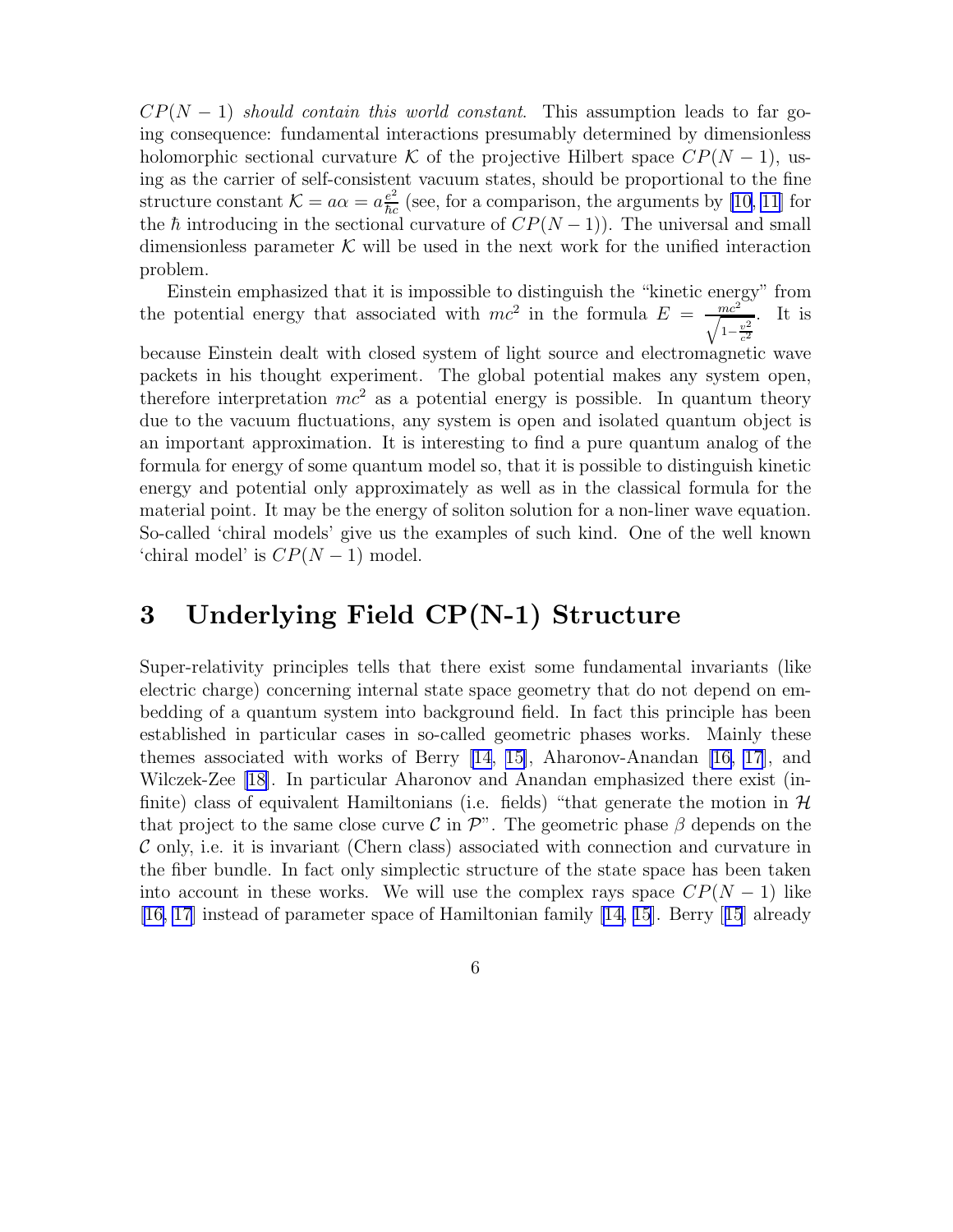<span id="page-6-0"></span>pointed out that the symmetric part of the Kähler structure may have essential physical meaning. This is quantum geometric tensor defining Riemannian structure on that manifold[[9\]](#page-18-0). I will discuss here only the case of projective Hilbert space.

The using  $CP(\infty)$  or  $CP(N-1)$  to the coherent states description is quite ha-bitual.In our interpretation  $CP(N-1)$  is newly defined as a "space of shapes" [[19](#page-19-0)] of the 'elementary particles' (elementary FF excitations), i.e. the space of representation of the coset manifold  $SU(N)/S[U(1) \times U(N-1)]$ . It physically means that there are some set of geometric invariants of the quantum state  $|\psi\rangle = \psi^i|i\rangle$  with which it is possible to associate some 'shape' of quantum state under unitary dynamics. All conceivable states of the elementary vacuum excitations in the Universe consist of 'shapes' cum location in space-time. Location in space-time is represented by the local variations of the global potential  $\langle V|U_{global}|V\rangle = c^2$ . In accordance with our assumption the unitary super-multiplete  $\Psi^k$  is capable to represent any quantum particle in any background field. Therefore, there is the omnipresence of the local unitary transformations  $U_{(AB)} \in SU(N-1)$  capable to transform particle A into particle B:  $|\Psi(B)\rangle = U_{(AB)}|\Psi(A)\rangle$ . This give us a possibility looking for pre-dynamics in the compact manifold  $CP(N-1)$  of  $SU(N)$  group representation instead of space-time itself. We will looking for only relative amplitudes  $\pi^k = \frac{\psi^k}{\psi^k}$  $\overline{\psi^j}$ presenting points of  $CP(N-1)$  and tangent fiber bundle over them. Variations of points in  $CP(N-1)$  correspond to local variations of the global potential (initial conditions). The measure of the distance between two coherent states in  $\mathbb{CP}(N-1)$ may be express through the quantum metric tensor

$$
G_{ik^*} = \mathcal{K}^{-1} \frac{(1 + \sum |\pi^s|^2) \delta_{ik} - \pi^{i^*} \pi^k}{(1 + \sum |\pi^s|^2)^2}.
$$
 (3.1)

Now we should generalize Pancharatnam problem of the comparison of two polarized light beams. Namely, how one can say that two quantum system are 'in phase', i.e. coherent? First Einstein in his works in ideal quantum gas predicting Bose-Einstein condensation realized that the conditions of the constructive interference of de Broglie waves in the ideal gas, are identical masses of atoms and their velocities [[20, 21](#page-19-0)]. The problem of comparison of identical quantum particles (their dynamical variables in the different background fields) leads to the problem of the parallel transport of tangent vector fields corresponding to different quantum dynamics. The affine connection  $\Gamma^i_{mn}$  defined as follows

$$
\Gamma_{mn}^i = \frac{1}{2} G^{ip^*} (\frac{\partial G_{mp^*}}{\partial \pi^n} + \frac{\partial G_{p^*n}}{\partial \pi^m})
$$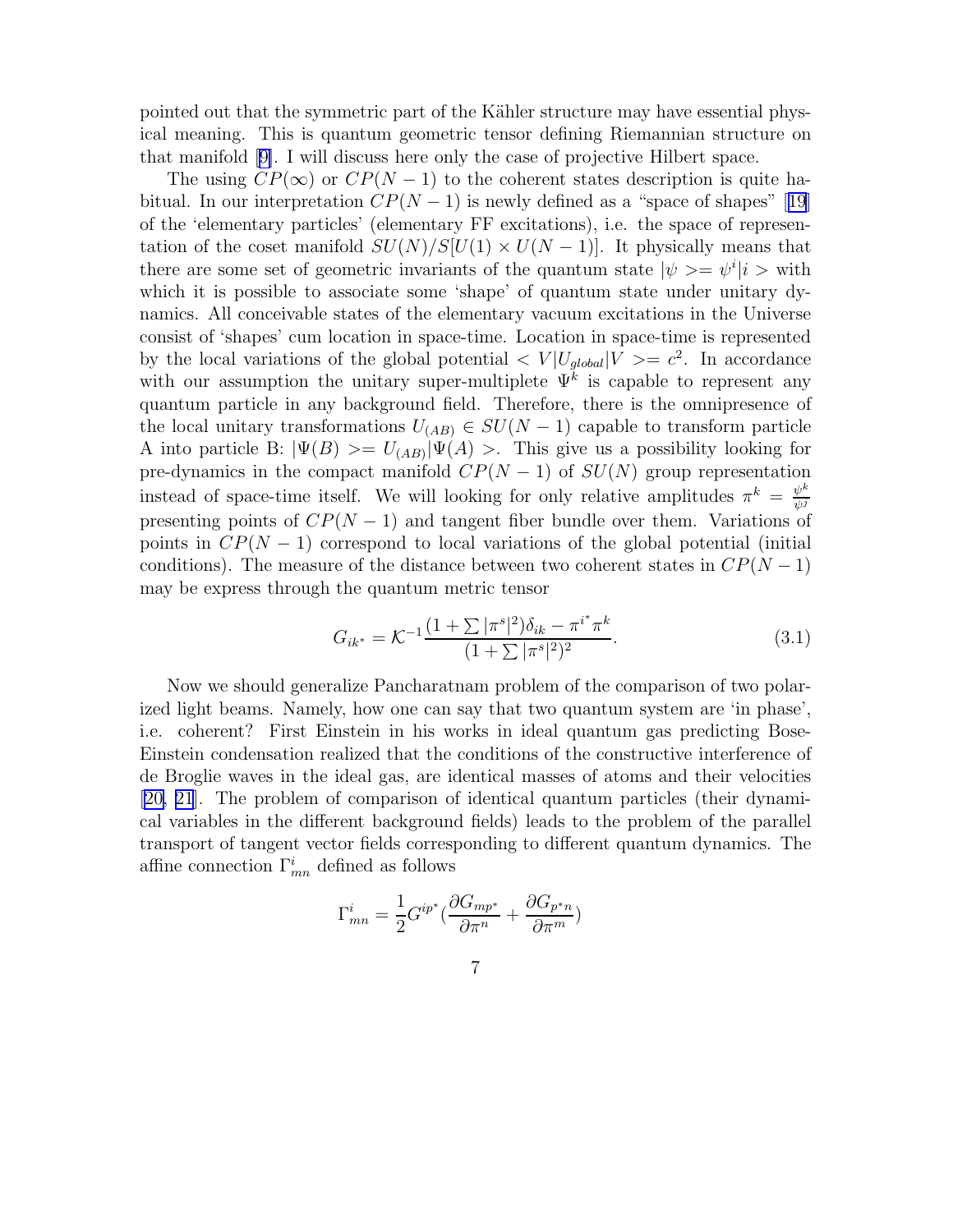$$
= -\frac{\delta_m^i \pi^{n^*} + \delta_n^i \pi^{m^*}}{1 + \sum |\pi^s|^2},
$$
\n(3.2)

where

$$
G^{ik^*} = \mathcal{K}(1 + \sum |\pi^s|^2)(\delta^{ik} + \pi^i \pi^{k^*})
$$
\n(3.3)

for the parallel transport agreed with Fubini-Study metric should be taken into account. The Riemannian curvature

$$
R_{klm^*}^i = -\frac{\partial \Gamma_{kl}^i}{\partial \pi^{m^*}}
$$

$$
= \left\{ \frac{\delta_k^i \delta_m^l + \delta_l^i \delta_m^k}{1 + \sum |\pi^s|^2} - \pi^m \frac{\delta_k^i \pi^{l^*} + \delta_l^i \pi^{k^*}}{(1 + \sum |\pi^s|^2)^2} \right\}
$$
(3.4)

will be associated with the Yang-Mills fields of the new kind defined on  $CP(N-1)$ .

## 4 Quantum Pre-Dynamics of the Fundamental Field

### 4.1 Generalized Coherent States and Gauge Principle

In the absence (at this stage) of space-time coordinates one need some 'hidden' quantum pre-dynamics. However, dynamics should be exhibited in a sub-manifold of quantum states especially identifying with ordinary space-time. Due to the nonlinear character of  $CP(N-1)$  (curvature) we have self-interacting quanta of the vacuum excitations. The gauge principle is the simplest way to establish field equations corresponding to such interaction. Initially it will be equation in the state space and only after special 'reduction' one could obtain space-time representation of the field equations.

Pursuing to realize the 'strong relativity to embedding fields' principle, one should admit a wide class of the functional frames capable to represent such fields. Furthermore, dynamical variables should be covariant operators relative functional frame variations. That is one have to have a covariant "functional calculus" [\[22\]](#page-19-0). We will use such covariant calculus in the projective Hilbert state space  $CP(N-1)$  relative Fubini-Study metric. The discussion of the convergence problem in the case  $CP(\infty)$ will be postponed for the future work.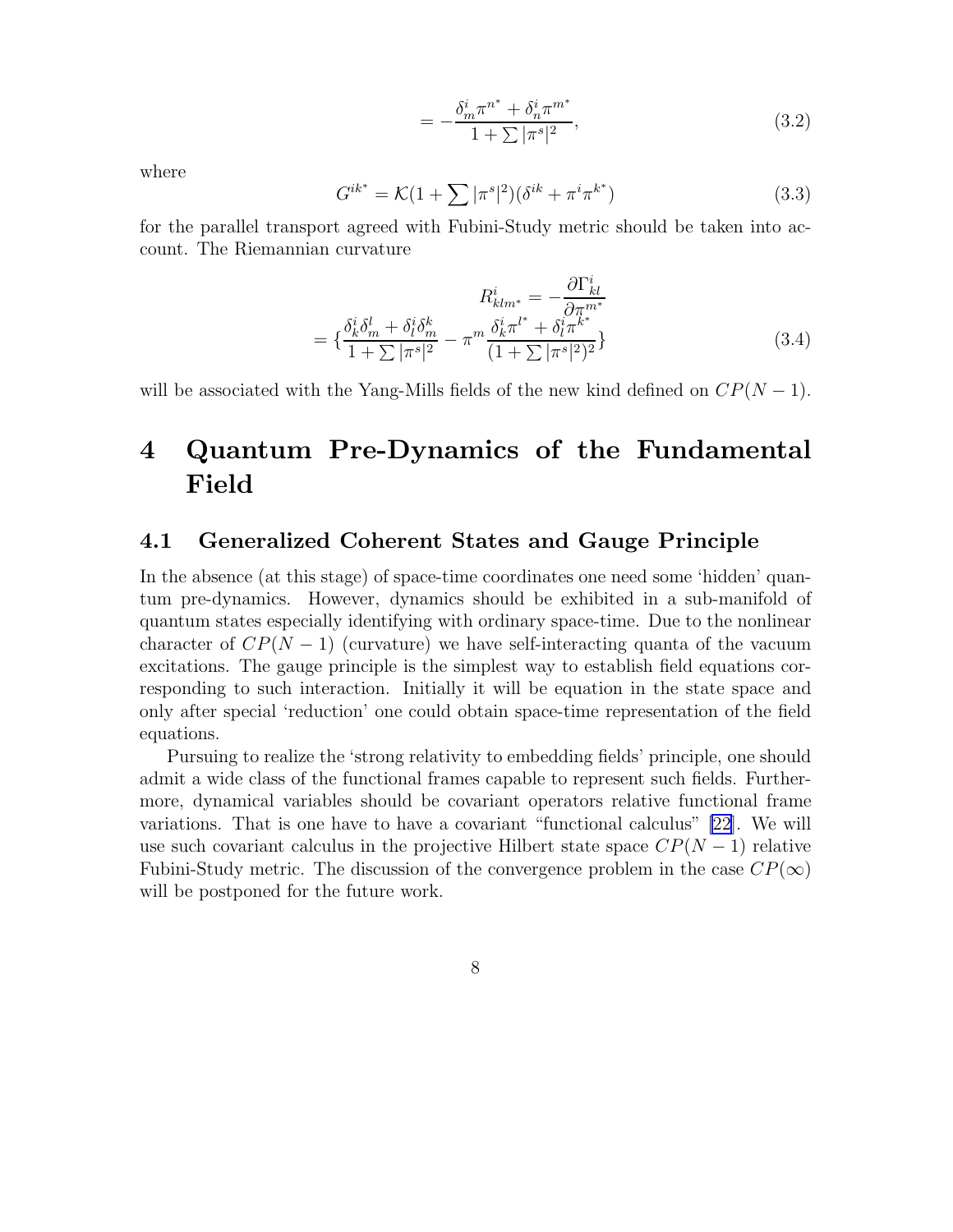<span id="page-8-0"></span>Locally (in the state space) the gauge transformation mechanism may be described by the connection form in  $CP(N-1)$ 

$$
\Omega_k^i = \Gamma_{km}^i \delta \pi^m. \tag{4.1}
$$

Different choice of the independent field variables  $\pi^{\tilde{i}}$  (holomorphic diffeomorphism of a bounded domain  $D \subset C^N$  onto a bounded domain  $D' \subset C^N$ , say transition for a different vacuum  $\psi^k \neq 0$ ,

$$
\pi^{\tilde{i}} = \pi^{\tilde{i}}(\pi^1, ..., \pi^{N-1}),
$$
\n(4.2)

such that

$$
\frac{\partial \pi^{\tilde{i}}}{\partial \pi^{m*}} = 0 \tag{4.3}
$$

corresponding to the variation of representation (variation of the functional reference frame), entails the non-Abelian gauge transformations law of the connection form  $\Omega_n^m$ of the well known kind:

$$
\Omega_k^{\tilde{i}} = J_m^{-1\tilde{i}} \Omega_n^m J_k^n + J_t^{-1\tilde{i}} \delta J_k^t,\tag{4.4}
$$

where

$$
J_m^{\tilde{i}} = \frac{\partial \pi^{\tilde{i}}}{\partial \pi^m} \tag{4.5}
$$

is the matrix with holomorphic Jacobian . Transformations of the connection form should be accompanied by the transformations of tangent vectors fields taking the place of the state vectors in the tangent spaces intrinsically defined by the dynamical variables in our interpretation

$$
T^{\tilde{i}} = J_m^{\tilde{i}} T^m = \frac{\partial \pi^{\tilde{i}}}{\partial \pi^m} T^m.
$$
\n(4.6)

Hence, in general, the gauge transformations belongs to  $GL(N-1, C)$  but in physical applications this group should be reduced to the  $U(N-1)$ . In particular, an important example of such transformations applicable to the  $\Phi^i_\sigma$  (see below).

$$
\Phi_{\sigma}^{\tilde{i}} = J_m^{\tilde{i}} \Phi_{\sigma}^m = \frac{\partial \pi^{\tilde{i}}}{\partial \pi^m} \Phi_{\sigma}^m.
$$
\n(4.7)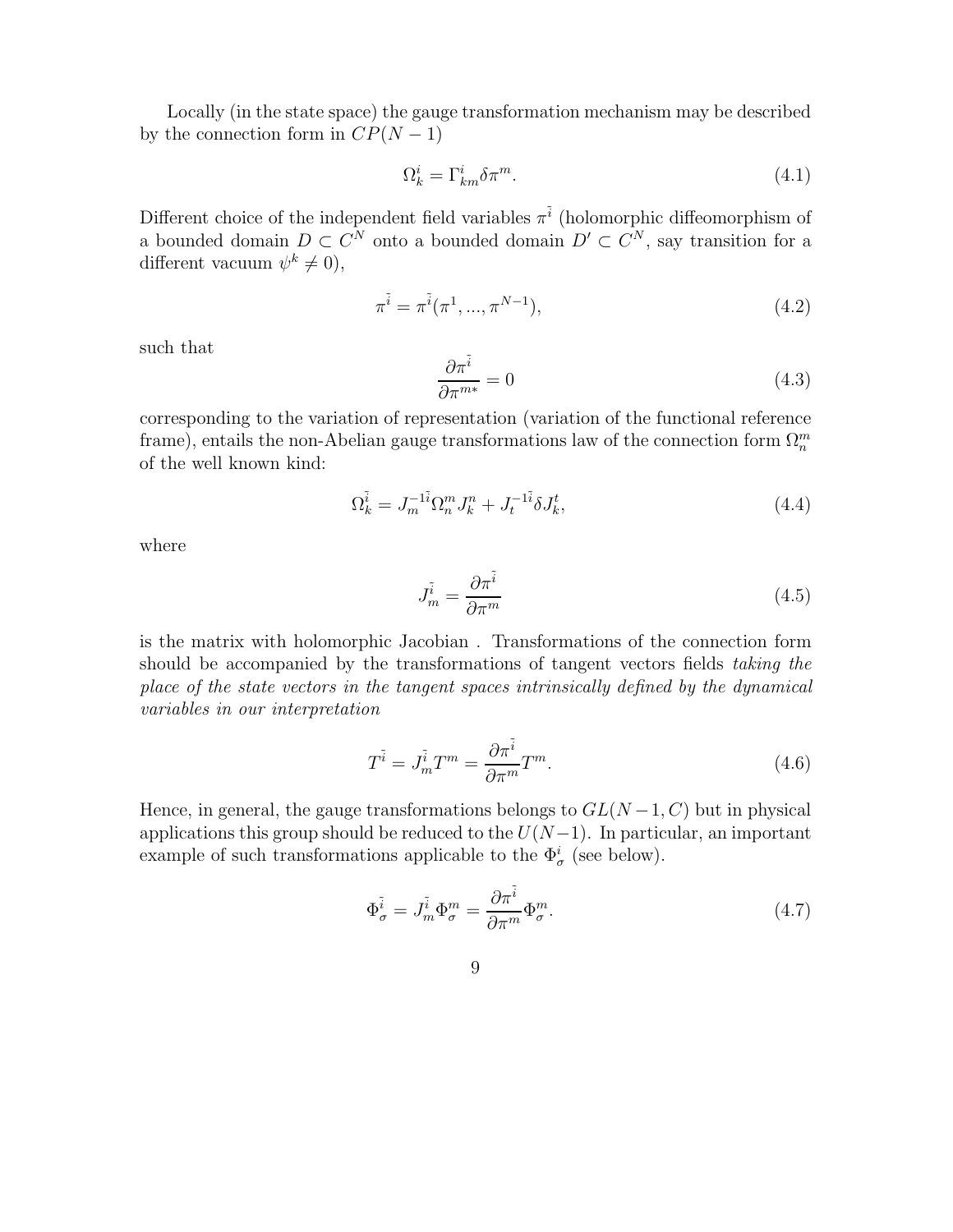I would like to emphasize here that non-Abelian gauge transformation [4.4](#page-8-0) only looks like Wilczek-Zee gauge potential [\[18\]](#page-18-0) but is not identical to this one. Our non-Abelian potential has geometric origin in cotangent space  $T^*_{\pi}CP(N-1)$  (affine connection form), whereas Wilzcek-Zee potential originated by the instant Hamiltonian with degenerated spectrum in Hilbert space  $C^N$ . Jacobian factors  $J_k^{\tilde{n}}$  are akin here to Shapere-Wilczek gauge transformations in the space of shapes of deformable bodies [[19\]](#page-19-0). However, one has simpler situation here since we deal not with arbitrary deformations of the swimming body but with the so-called 'generalized solid body' motion with deformations of the ellipsoid of polarization restricted by the coset structure  $CP(N-1) = SU(N)/S[U(1) \times U(N-1)]$  of the dynamical group  $SU(N)$  [\[3](#page-18-0), [4, 5](#page-18-0), [6](#page-18-0)]. The tangent vectors to  $CP(N-1)$  determinate the velocities of entanglement of infinitesimally close amplitudes i.e. variations of vacuum state. For example the infinitesimal shifts generated by the one- parameter groups in  $1 \le \sigma \le N^2-1$  directions of  $AlgSU(N)$  defined by coefficient functions as follows:

$$
\Phi_{\sigma}^{i} = \lim_{\epsilon \to 0} \epsilon^{-1} \left\{ \frac{[\exp(i\epsilon\lambda_{\sigma})]_{m}^{i} \Psi^{m}}{[\exp(i\epsilon\lambda_{\sigma})]_{m}^{j} \Psi^{m}} - \frac{\Psi^{i}}{\Psi^{j}} \right\} = \lim_{\epsilon \to 0} \epsilon^{-1} \{ \pi^{i}(\epsilon\lambda_{\sigma}) - \pi^{i} \}.
$$
 (4.8)

Dynamical variables  $D_{\sigma} = \Phi_{\sigma}^{i} \frac{\partial}{\partial \pi^{i}} + c.c.$  play role of quantum states in the local tangent space. We will distinguish two kinds of quantum states: 'coherent quantum state' defined by  $\pi^i$  local coordinates of FF in  $CP(N-1)$  and 'dynamical quantum state' in tangent space defined by the linear combinations of  $SU(N)$  generators  $\Psi(\pi) = a^{\sigma} D_{\sigma}$ in local coordinates. Thereby in the framework of the local state-dependent approach one can formulate a quantum scheme with help more flexible mathematical structure than matrix formalism. It means that matrix elements of transitions between two arbitrary far states are associated with, in fact, bi-local dynamical variables that bring a lot of technical problems in quantum field area. (See notes in this spirit in [[9\]](#page-18-0)). However the infinitesimal local dynamical variables related to deformations of quantum states are well defined in projective Hilbert space as well as quantum states itself. They are local tangent vector fields to the projective Hilbert space  $\mathbb{CP}(N-1)$ which correspond to the group variation of the relative 'Fourier components', i.e. generators (differential operators of first order) [[3, 4](#page-18-0), [5\]](#page-18-0). In the local coordinates  $\pi^i = \frac{\Psi^i}{\Psi^0}$  one can build the infinitesimal generators of the Lie algebra  $AlgSU(N)$ . Then one has to use explicit form  $\Phi^i_\sigma$  for  $N^2-1$  of infinitesimal generators of the Lie algebra  $AlgSU(N)$ . For example for the three-level system, algebra  $SU(3)$  has 8 infinitesimal generators which are given by the vector fields:

$$
D_1(\lambda) = i\frac{\hbar}{2}[[1 - (\pi^1)^2]\frac{\delta}{\delta \pi^1} - \pi^1 \pi^2 \frac{\delta}{\delta \pi^2} - [1 - (\pi^{1*})^2]\frac{\delta}{\delta \pi^{1*}} + \pi^{1*} \pi^{2*} \frac{\delta}{\delta \pi^{2*}}],
$$

10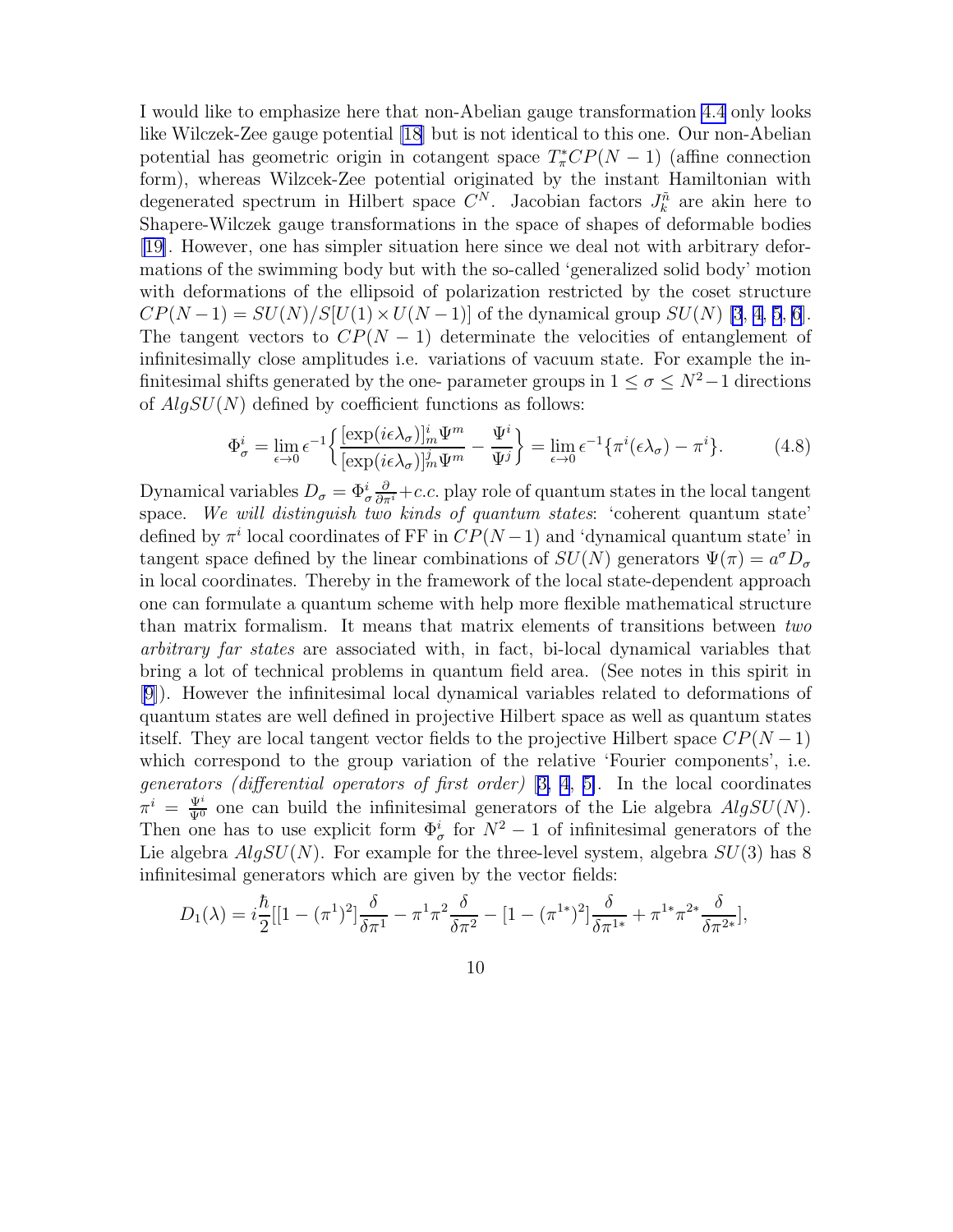<span id="page-10-0"></span>
$$
D_{2}(\lambda) = -\frac{\hbar}{2} \left[ 1 + (\pi^{1})^{2} \right] \frac{\delta}{\delta \pi^{1}} + \pi^{1} \pi^{2} \frac{\delta}{\delta \pi^{2}} + \left[ 1 + (\pi^{1*})^{2} \right] \frac{\delta}{\delta \pi^{1*}} + \pi^{1*} \pi^{2*} \frac{\delta}{\delta \pi^{2*}} \right],
$$
  
\n
$$
D_{3}(\lambda) = -i\hbar [\pi^{1} \frac{\delta}{\delta \pi^{1}} + \frac{1}{2} \pi^{2} \frac{\delta}{\delta \pi^{2}} + \pi^{1*} \frac{\delta}{\delta \pi^{1*}} + \frac{1}{2} \pi^{2*} \frac{\delta}{\delta \pi^{2*}} \right],
$$
  
\n
$$
D_{4}(\lambda) = i \frac{\hbar}{2} \left[ 1 - (\pi^{2})^{2} \right] \frac{\delta}{\delta \pi^{2}} - \pi^{1} \pi^{2} \frac{\delta}{\delta \pi^{1}} - \left[ 1 - (\pi^{2*})^{2} \right] \frac{\delta}{\delta \pi^{2*}} + \pi^{1*} \pi^{2*} \frac{\delta}{\delta \pi^{1*}} \right],
$$
  
\n
$$
D_{5}(\lambda) = -\frac{\hbar}{2} \left[ 1 + (\pi^{2})^{2} \right] \frac{\delta}{\delta \pi^{2}} + \pi^{1} \pi^{2} \frac{\delta}{\delta \pi^{1}} + \left[ 1 + (\pi^{2*})^{2} \right] \frac{\delta}{\delta \pi^{2*}} + \pi^{1*} \pi^{2*} \frac{\delta}{\delta \pi^{1*}} \right],
$$
  
\n
$$
D_{6}(\lambda) = i \frac{\hbar}{2} [\pi^{2} \frac{\delta}{\delta \pi^{1}} + \pi^{1} \frac{\delta}{\delta \pi^{2}} - \pi^{2*} \frac{\delta}{\delta \pi^{1*}} - \pi^{1*} \frac{\delta}{\delta \pi^{2*}} \right],
$$
  
\n
$$
D_{7}(\lambda) = \frac{\hbar}{2} [\pi^{2} \frac{\delta}{\delta \pi^{1}} - \pi^{1} \frac{\delta}{\delta \pi^{2}} + \pi^{2*} \frac{\delta}{\delta \pi^{1*}} - \pi^{1*} \frac{\delta}{\delta \pi^{2*}} \right],
$$
  
\n
$$
D_{8
$$

In general, such dynamical variables  $\Phi^i_{\alpha}$ ,  $\Phi^i_{\beta}$  define the curvature in 2-dimension direction  $(\alpha, \beta)$ 

$$
R(D_{\alpha}, D_{\beta})X^{k} = [\nabla_{D_{\alpha}}, \nabla_{D_{\beta}}]X^{k} - \nabla_{[D_{\alpha}, D_{\beta}]}X^{k}
$$
  
\n
$$
= \{ (D_{\alpha}\Phi_{\beta}^{i} - D_{\beta}\Phi_{\alpha}^{i})\Gamma_{in}^{k} - (\Phi_{\beta}^{i}\Phi_{\alpha}^{*s} - \Phi_{\alpha}^{i}\Phi_{\beta}^{*s})\frac{\partial\Gamma_{in}^{k}}{\partial\pi^{*s}}
$$
  
\n
$$
+ \Phi_{\alpha}^{m}\Gamma_{mp}^{k}\Phi_{\beta}^{i}\Gamma_{in}^{p} - \Phi_{\beta}^{i}\Gamma_{ip}^{k}\Phi_{\alpha}^{m}\Gamma_{mn}^{p} - C_{\alpha\beta}^{\gamma}\Phi_{\gamma}^{i}\Gamma_{in}^{k}\}X^{n}
$$
  
\n
$$
= \{ (D_{\alpha}\Phi_{\beta}^{i} - D_{\beta}\Phi_{\alpha}^{i})\Gamma_{in}^{k} - (\Phi_{\beta}^{i}\Phi_{\alpha}^{*s} - \Phi_{\alpha}^{i}\Phi_{\beta}^{*s})R_{i*sin}^{k}
$$
  
\n
$$
+ \Phi_{\alpha}^{m}\Gamma_{mp}^{k}\Phi_{\beta}^{i}\Gamma_{in}^{p} - \Phi_{\beta}^{i}\Gamma_{ip}^{k}\Phi_{\alpha}^{m}\Gamma_{mn}^{p} - C_{\alpha\beta}^{\gamma}\Phi_{\gamma}^{i}\Gamma_{in}^{k}\}X^{n}.
$$
\n(4.10)

Here  $C_{\alpha\beta}^{\gamma}$  are of the  $SU(N)$  group structure constants [\[6](#page-18-0)]. Now we can introduce the follows expression

$$
F_{\alpha\beta} = R(D_{\alpha}, D_{\beta})X^{k}\frac{\partial}{\partial \pi^{k}} + c.c.,
$$
\n(4.11)

which is the analog of Yang-Mills fields (with the unknown  $X^k$ ) of the gauge potential associated with the intrinsic affine  $CP(N-1)$  connection

$$
\Omega_k^i = \Gamma_{km}^i \delta \pi^m = \frac{1}{\hbar} \Gamma_{km}^i \Phi_\sigma^m(\pi) \delta a^\sigma,
$$
\n(4.12)

where  $\delta a^{\sigma}$  is a variation of the action. In comparison with Berry singular potential  $A_n(R) = \langle n(R) | \nabla_R n(R) \rangle$  [[13](#page-18-0)] this potential is not singular and the source of non-Abelian field is the curvature of  $CP(N-1)$ . This non-Abelian field is expressed in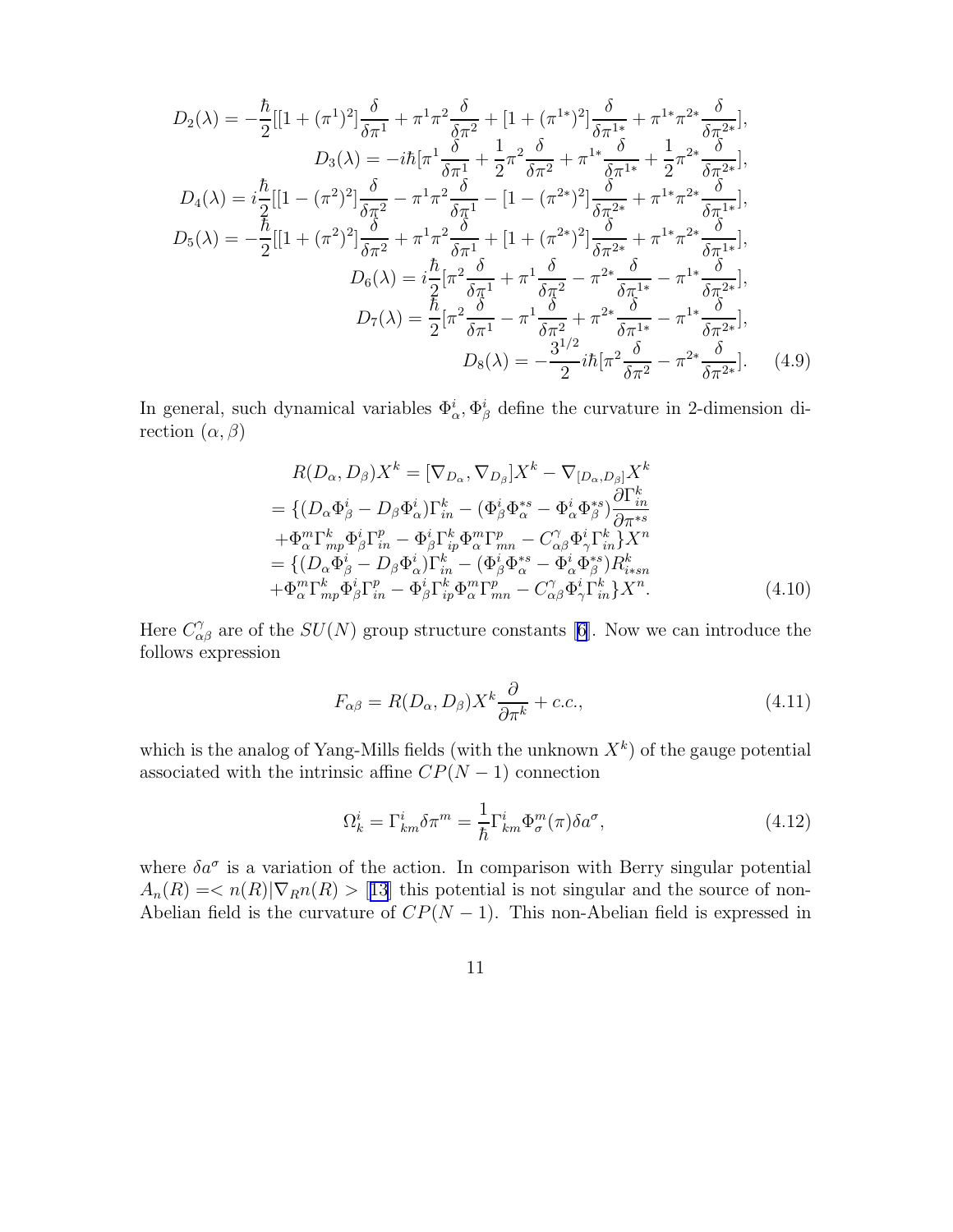local 'slow' coordinates  $\pi^i$  as well as Berry "monopole" field in terms of R- coordinates. I treat these functional fields as a pre-dynamical, initial condition variations, or tunneling processes, in spite of the ordinary gauge fields constructions where fields are functions of the space-time coordinates.

So, the super-relativity principle formulated as the covariance of the field theory relative holomorphic local coordinates  $\pi^i$  variations is realized by the state-dependent gauge principle concerning initially interacting quantum objects[[8\]](#page-18-0). But in our case we have much more general kind of the non-Abelian gauge transformations [4.2](#page-8-0). Here one has the literally covariant derivatives associated with Fubini-Study metric [3.1](#page-6-0) in spite of the commonly used generalized gauge theory notions. The hermitian hamiltonian defined by dynamical variables (tangent vectors)  $T^p(\pi)$  may then be expressed as follows:

$$
H^{ps^*} = G^{ik^*} \left( \frac{\partial T^p}{\partial \pi^i} + \Gamma^p_{in} T^n \right) \left( \frac{\partial T^{s*}}{\partial \pi^{k*}} + \Gamma^{s*}_{k*q*} T^{q*} \right) =
$$
  

$$
G^{ik^*} T^p_{ik} T^{s*}_{k*}.
$$
 (4.13)

It is similar to the scalar composition

$$
\mathcal{H} = G^{ik^*} \frac{\partial U}{\partial \pi^i} \frac{\partial U}{\partial \pi^{k*}}
$$
\n(4.14)

generalizing Weinberg's multiplication  $a * b$  in his nonliner modification of the quantum mechanics[[23\]](#page-19-0). In fact, however, one has here the formulation of the covariant variational problem for the functional vector field instead of 'scalar'-functional of the traditional variational calculus. So, hamiltonian created by the tangent vector field in the  $\sigma$  - direction of iso-space of adjoint representation looks like

$$
H_{\sigma}^{ps^*} = G^{ik^*} \Phi_{\sigma;i}^p \Phi_{\sigma;k*}^{s*}.
$$
\n(4.15)

Then in the "b-direction" [\[3](#page-18-0), [5\]](#page-18-0), i.e. along the direction of the geodesic flow generators, one has

$$
H_b^{ps^*} = G^{ik^*} \Phi_{b;i}^p \Phi_{b;k*}^{s*} = 0,
$$
\n(4.16)

since these tangent vectors fields are parallel transported along geodesics. Since all geodesics in  $CP(N-1)$  issued from the original point  $\pi_0^k$  are mutually transforming by the gauge group  $H = U(1) \times U(N-1)$ , it is enough to proof it for  $CP(1)$ . In the local coordinates  $\pi^k$  equation for geodesics is as follows:

$$
\frac{d^2\pi}{ds^2} - \frac{2\pi^*}{1+|\pi|^2} \left(\frac{d\pi}{ds}\right)^2 = 0,
$$
\n(4.17)

12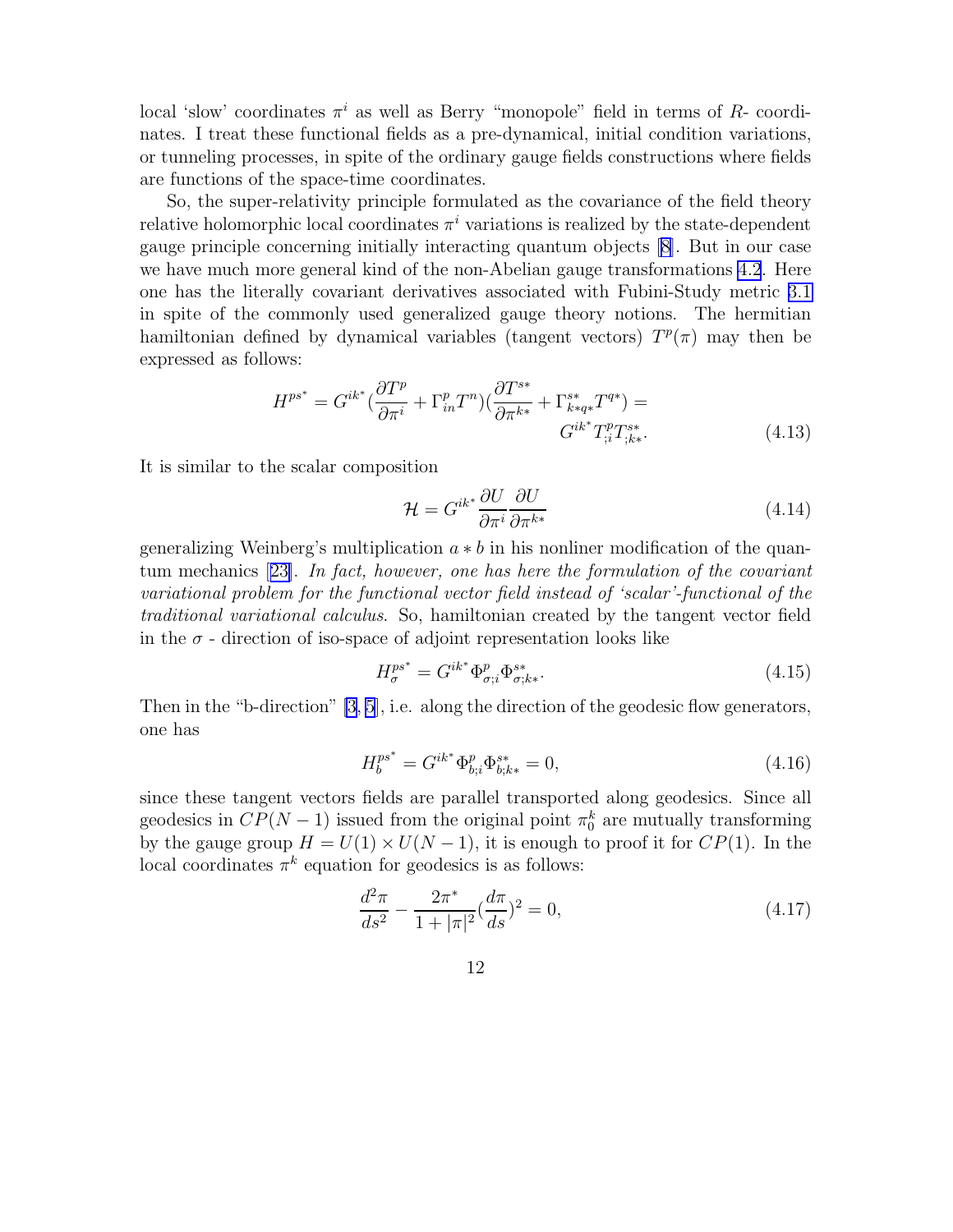where s is the length of a curve in  $CP(1)$ . It has solution a  $\pi(s) = \exp i\alpha \tan s$  with arbitrary constant  $\alpha$ .

Let's put  $\alpha = 0$ , then  $\pi(s) = \tan s$  and  $\frac{d\pi}{ds} = \frac{1}{\cos^2 s}$ . On the other hand corresponding vector field representing the generator 'OY-rotation' is  $1 + \pi^2 = 1 + \tan^2 s = \frac{1}{\cos^2 s}$ . It is clear we have the coincidence (parallel transport) of the generator of rotation (see two-level analog of [4.9](#page-10-0) in [\[3](#page-18-0)]) and the tangent vector field anywhere along corresponding geodesic of  $CP(1)$ . If one put  $\alpha = i\pi/2$  it is easy to see that the similar calculations give us  $\frac{d\pi}{ds} = \frac{i}{\cos^2 s}$  that corresponds to the parallel transporting generator of the 'OX-rotation':  $i(1 - \pi^2) = i(1 - \exp i\pi \tan^2 s) = \frac{i}{\cos^2 s}$ . So, one has  $2s = N - 1$ complex vector fields generated zero-hamiltonian in the strong, i.e. in the non-average value sense. Then one has in the  $4s^2 = (N-1)^2$  real "h-directions" generated by the vector fields  $D_h = \Phi^i_h \frac{\partial}{\partial \pi^i} + c.c.$ . It gives the finite value hermitian matrix

$$
H_h^{ps^*} = G^{ik^*} \Phi_{h;i}^p \Phi_{h;k*}^{s*} \neq 0,
$$
\n(4.18)

representing the class of the covariant local Hamiltonians in the tangent space. I would like to note for N-level system not only dipole fields (like  $H_x, H_y, H_z$ ) are actual but multipole components (like  $Q_{xx}, Q_{xy}$ ), etc., too. The origin of these multipole field components for spin is anisotropy of magnetic materials. The eight gluons fields take the place of these multipole 'angle-field' components for the color quarks of QCD, etc. Hence, pulse acquired by the quantum N-level system during an interaction process, has, in general, complicated dynamical structure[[24](#page-19-0)]. One can think even that quantum particles themselves represent the *multipole action pulse of the FF* vacuum excitations. Our target is to find some dynamical covariant and invariant variables associated with the geometry of the N-level coherent state space.

### 4.2 Quantum Mechanics As The Tangent Approximation

Let us discuss now briefly construction of the liner quantum systems of the ordinary quantum mechanics in the tangent fiber bundle over  $CP(N-1)$ . As before, we will discuss now only finite dimension version of the theory, infinite dimension case will be postponed to the special publication.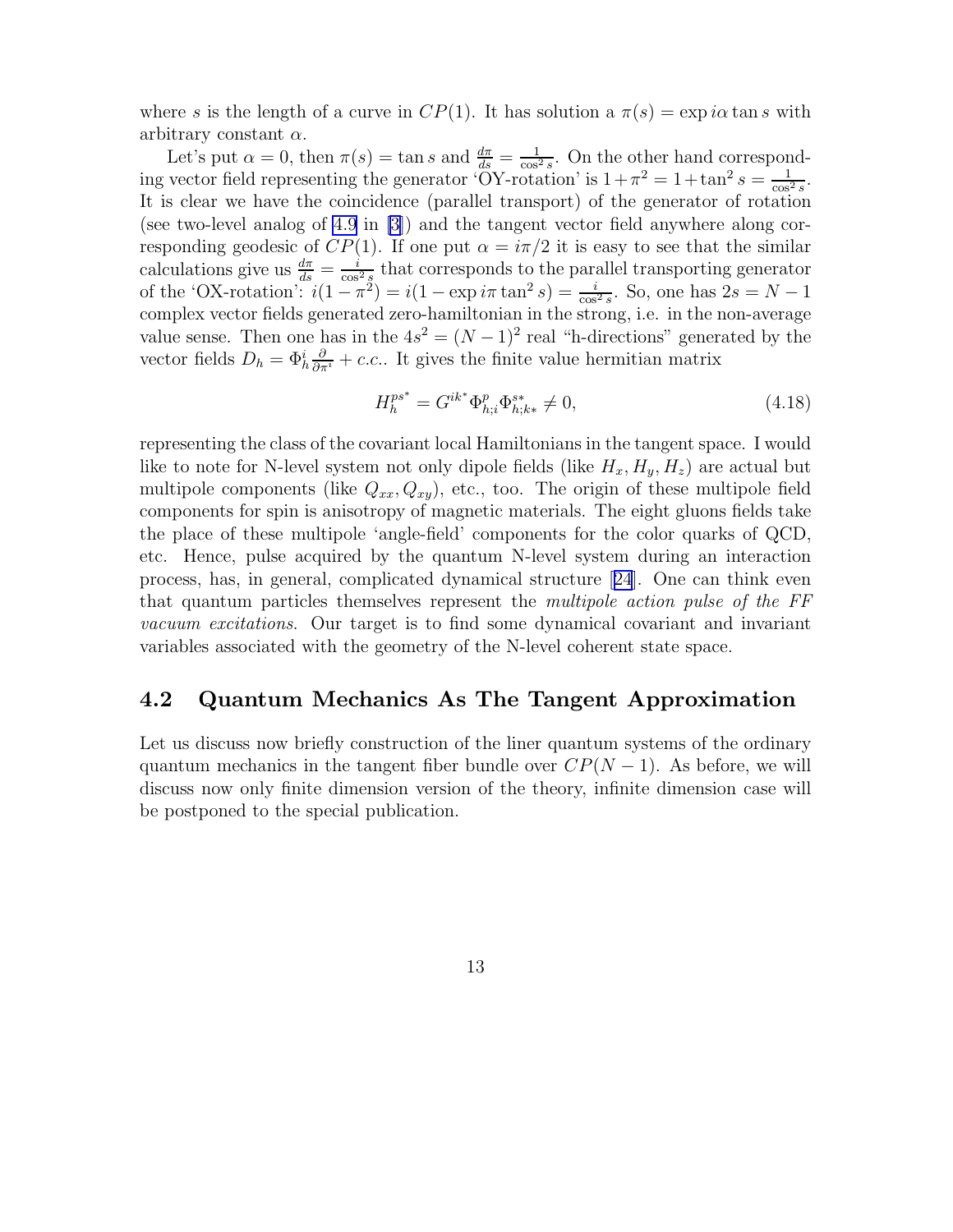I will use for the simplicity the vacuum vector in follows form:

$$
|V\rangle = \begin{pmatrix} R_{vac} \exp(i\gamma) \\ 0 \\ 0 \\ \cdot \\ \cdot \\ 0 \end{pmatrix} . \tag{4.19}
$$

Corresponding local coordinates in  $CP(N - 1)$  is simply  $(\pi^1, ..., \pi^i, ..., \pi^{N-1})$ (0, ..., 0). Any tangent vector corresponding some dynamical variable (a self vector of the hernitian Hamiltonian, for example), we take in the form

$$
|\xi \rangle = \begin{pmatrix} 0 \\ \xi^1 \\ \xi^2 \\ \vdots \\ \xi^{N-1} \end{pmatrix} . \tag{4.20}
$$

It is clear that they are orthogonal relative the standard scalar product in 'surrounding' Hilbert space  $C^N$ :  $\langle V|\xi \rangle = 0$ . In the standard perturbation theory  $|V \rangle$ corresponds to the unperturbed solution, and  $|\xi\rangle$  corresponds to one of the approximation solutions orthogonal to the vacuum. If one looks on  $|\xi\rangle$  as a finite variation of the vacuum ('tangent extrapolation' of the infinitesimal generator), than the sum is the state vector

$$
|\phi\rangle = |V\rangle + |\xi\rangle = \begin{pmatrix} R_{vac} \exp(i\gamma) \\ \xi^1 \\ \xi^2 \\ \vdots \\ \xi^{N-1} \end{pmatrix} . \tag{4.21}
$$

For us will be interesting not this 'imaginary' state vector, but its projection on  $CP(N-1)$ . In order to do it one has to normalize  $|\phi \rangle$  to the 'vacuum radius'  $R_{vac}$ .

14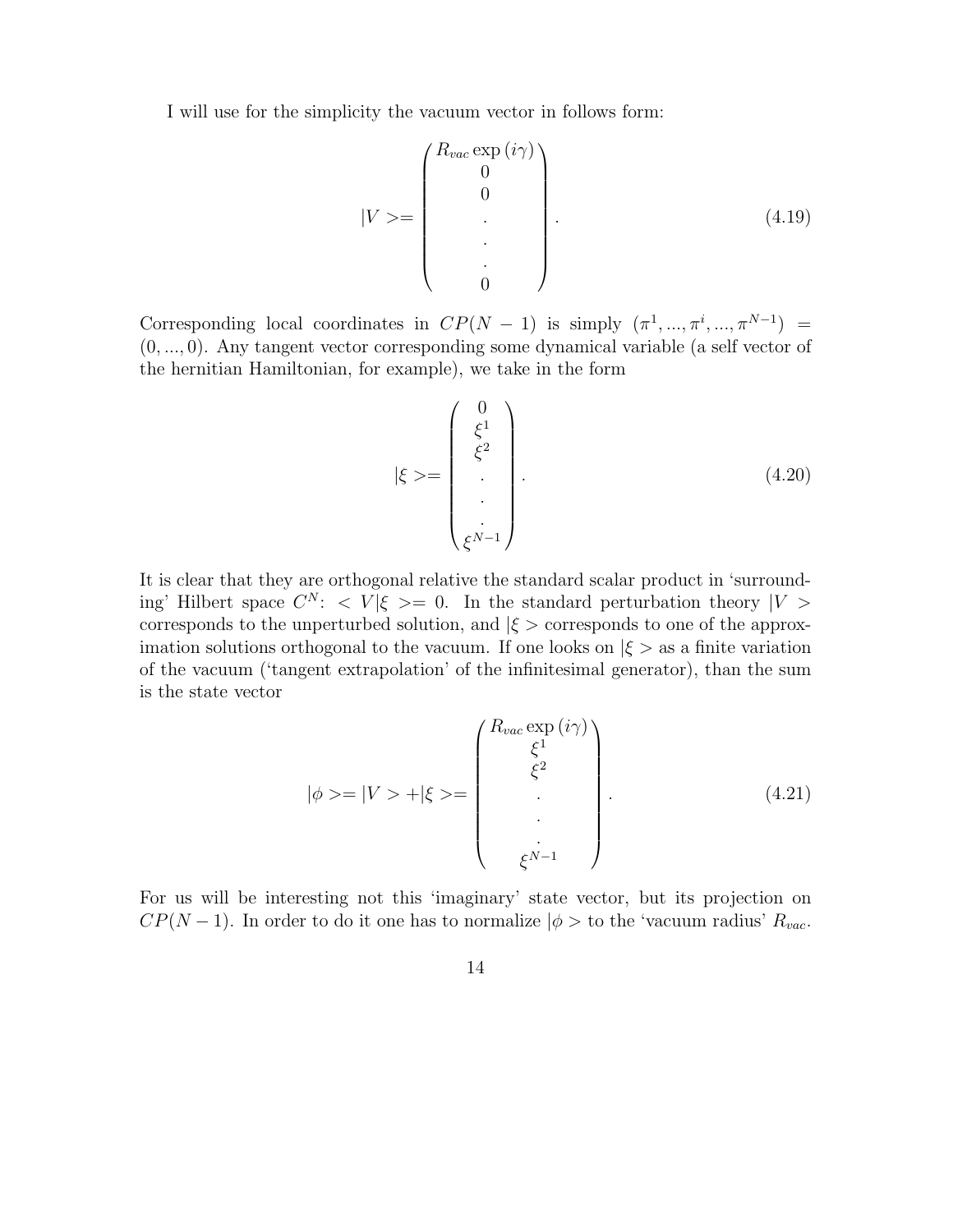It is easy to see that coordinates is as follows:

$$
|\phi_N\rangle = \mathcal{N}\begin{pmatrix} R_{vac} \exp(i\gamma) \\ \xi^1 \\ \xi^2 \\ \vdots \\ \xi^{N-1} \end{pmatrix},
$$
(4.22)

where  $\mathcal{N} = \frac{R_{vac}}{\sqrt{R_{ext}^2 + \sum_{i=1}^{n}}$  $\frac{R_{vac}}{R_{vac}^2 + \sum |\xi^s|^2}$ . The local coordinates of  $|\phi_N\rangle$  in the chart originated at the new "physical vacuum" one will find  $\pi^{i} = \frac{\xi^{i} \exp(-i\gamma)}{B_{\text{max}}}$  $\frac{\text{xp}(-i\gamma)}{R_{vac}}$ . In fact the 'tangent' extrapolation' is illegal since an infinitesimal operator ('Hamiltonian of perturbation') does not define the finite unitary (norm-preserving) variation of the vacuum vector. Only infinite set of the infinitesimal, continuous, successive unitary transformations lead to the state with the local coordinates  $\pi^{i}$ . Furthermore, there are continuum pathes in the Hilbert projective space connecting the vacuum and the perturbed state. In particular, one can chose the geodesic in  $CP(N-1)$  connecting the point  $(\pi^1, ..., \pi^i, ..., \pi^{N-1}) = (0, ..., 0)$  with the point  $\pi'^i = \frac{\xi^i \exp(-i\gamma)}{R_{\text{max}}}$  $\frac{\text{xp}(-i\gamma)}{R_{vac}}$  [\[3](#page-18-0), [5](#page-18-0)]. Probably the geodesic motion in projective Hilbert space  $CP(N-1)$  physically corresponds to the tunneling process going in a 'tunneling time'. It may demolish the necessity in wormholes in space-time since quantum tunneling goes in the state space acquiring thereby physical reality.

Therefore, a realistic physical problem with interacting terms should be formulated in the spirit of the sketch given above. In particular, dynamical quantum state creeps along geodesic of  $CP(N-1)$  from one vacuum to another and will belongs to the different tangent Hilbert spaces at each instant of the 'tunneling time'[[25](#page-19-0)].

It is absolutely clear that any quantum setup for generating or registration of the quantum objects is built from physical fields and, hence, its coordinates correspond to some point of  $CP(N-1)$ . What we see in the space-time (say, cloud chamber) is merely very poor picture. Deep processes going in the state space. It looks like any quantum object is placed in the self-consistent global (cosmic) potential  $\langle V | U_{global} | V \rangle = c^2$  and all attempts to disturb this equilibrium state leads to the 'reaction' which manifestation is the inertia of the quantum object. Reaction of the quantum setup on the some particle emission is an example of such kind. New coordinates will correspond after the emission process to the particle and to the setup too. One may assume that there is *'inertia' of the quantum state and its elasticity*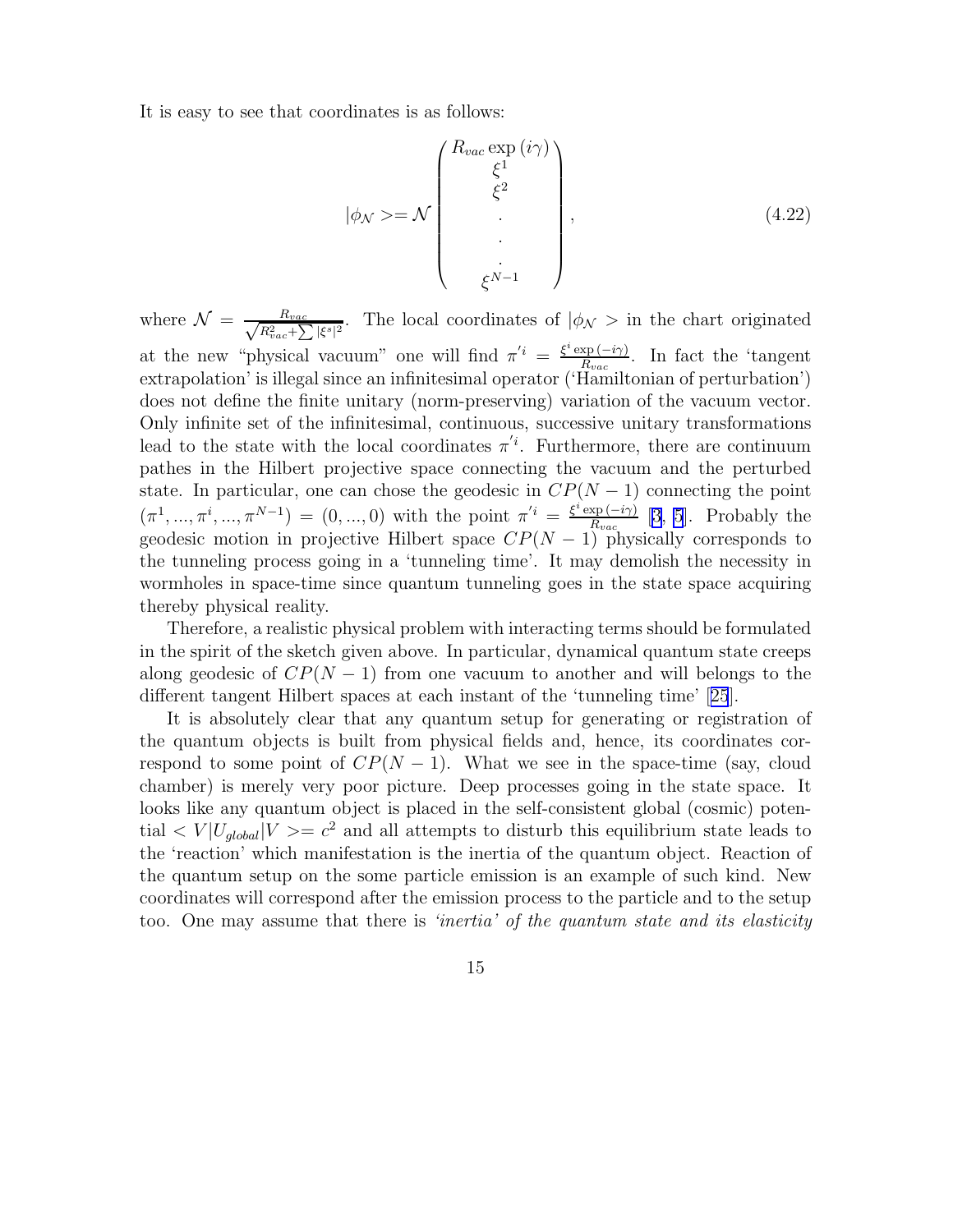under deformation. This elasticity presumably determines the inertia (mass) of the quantum system [\[5](#page-18-0)]. The structure of this state has some quantum integrals of motion ('charges') and, hence, should be invariant under embedding into an external field.

### 4.3 Topological and Tunneling Integrals

There are two kinds of the physically interesting integrals arising over base manifold of the tangent fiber bundle  $CP(N-1)$ . The first kind is the characteristic classes by Chern of the coholonomy groups  $c_k \in H^{2k}(CP(N-1))$ . Corresponding topological invariants are integrals

$$
I_k = \int_{M_{2k} \subset CP(N-1)} \tilde{c}_k \tag{4.23}
$$

from the forms

$$
\tilde{c}_k = \frac{1}{2\pi i} Tr(R(D_{\alpha_1}, D_{\beta_1}) \wedge R(D_{\alpha_2}, D_{\beta_2}) \wedge \dots \wedge R(D_{\alpha_k}, D_{\beta_k})) \tag{4.24}
$$

representing a new kind of geometric phases. The formal 'Yang-Mills equations' obtained as a requirement of the elimination of the covariant derivative from the analog of Yang-Mills field [4.11](#page-10-0)

$$
\nabla_{\beta} R(D_{\alpha}, D_{\beta}) X^{k} = 0 \qquad (4.25)
$$

should be analyzed carefully in the future investigations from the physical point of view.

The second kind is the 'tunneling integrals', i.e. invariants connected with Fubini-Study metric [3.1](#page-6-0). Any scalar product  $(\theta(\pi)|\xi(\pi)) = G_{ik*}(\pi)\theta^{i}(\pi)\xi^{k*}(\pi)$ , where  $|\xi(\pi)|$ ,  $|\theta(\pi)|$  belong to the tangent space at the origin point, is invariant relative the parallel transport in  $CP(N-1)$ . Besides such kind of the local invariants should exist global invariants due to the global subgroup  $H = U(1) \times U(N - 1)$  of the gauge symmetry on the  $CP(N-1)$ . This group transforms one geodesic to another, therefore states belonging to these geodesics should have some invariant characteristics. One can associate that state characteristics with the shape of the "ellipsoid of polarization". The full set of the ellipsoid parameters comprises of state vector  $4s$  real variables itself and the  $4s<sup>2</sup>$  real parameters of "orientation" of the ellipsoid relative the quantum frame. Here we derive corresponding formulas for such ellipsoid. First of all let us remind formulas for the simplest case of the two level system  $N = 2; N = 2s + 1$ . Let us discuss some two level quantum system in the basis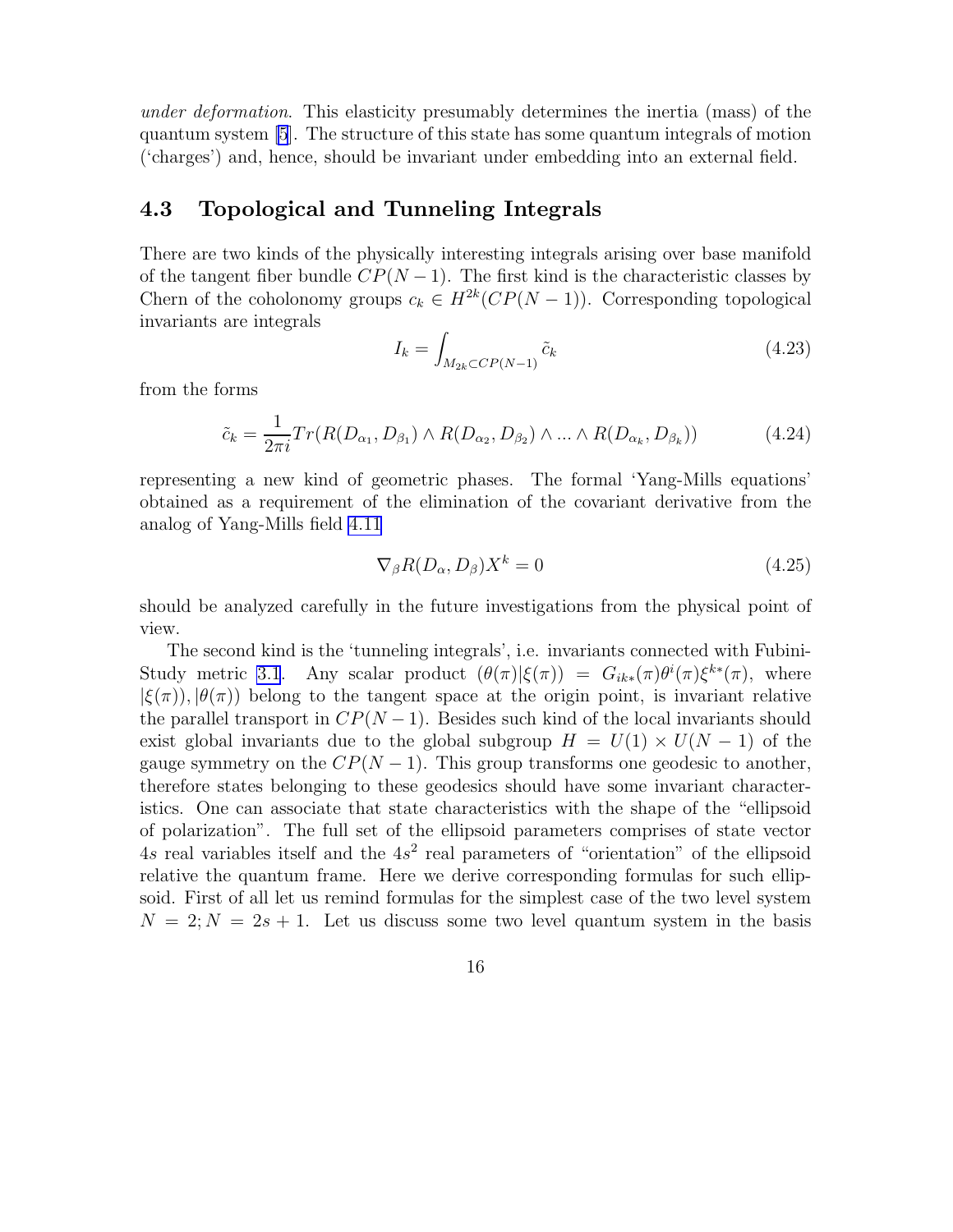$|1 \rangle, |2 \rangle$  with the coefficients  $\psi^1 = |\psi^1| e^{i\alpha_1} = |\psi^1| e^{i\alpha'_1 + \tau}, \ \psi^2 = |\psi^2| e^{i\alpha_2} = |\psi^1| e^{i\alpha'_2 + \tau}.$ If one defines  $\rho^k = Re\psi^k$  then it is easy to verify that follows equation of ellipse takes the place:

$$
(\frac{\rho^1}{|\psi^1|})^2 + (\frac{\rho^2}{|\psi^2|})^2 - 2\frac{\rho^1}{|\psi^1|} \frac{\rho^2}{|\psi^2|} cos\delta = sin^2\delta,
$$
 (4.26)

where  $\delta = \alpha'_2 - \alpha'_1$ . This ellipse (its shape) is invariant relative isotropy group of the spin  $s = 1/2$  ground state (vacuum)

$$
|1\rangle = \begin{pmatrix} 1 \\ 0 \end{pmatrix}.\tag{4.27}
$$

Our target now is to get general invariant for N-level system. This problem was risen by V.Ostrovskii in the private talk in the connection with his interesting article [\[24](#page-19-0)]. I think that it is natural to build the follows quadric formula:

$$
\sum_{i=1}^{N} \left(\frac{\rho^i}{|\psi^i|}\right)^2 - \frac{2}{N-1} \sum_{i
$$

where  $\delta_{ij} = \alpha_i - \alpha_j$ . I have found that it is ellipsoid, but I could not to prove that its shape is really invariant relative the isotropy group  $H = U(1) \times U(N - 1)$  of the ground state

$$
|1' \rangle = \begin{pmatrix} 1 \\ 0 \\ 0 \\ \vdots \\ 0 \end{pmatrix} . \tag{4.29}
$$

It is important to verify the invariance fact of the ellipsoid shape. I will sincerely grateful for somebody who will solve this problem. If my assumption is correct, it lead to the mechanism of the reconstruction of the unitary symmetry  $SU(N)$ . Such reconstruction of the unitary symmetry represents the concrete mechanism of symmetry breakdown by the coset transformations  $G/H = SU(N + 1)/S[U(1) \times$  $U(N)$  up to isotropy group  $H = U(1) \times U(N)$ . Therefore the shape of the ellipsoid of polarization will a new integral invariant of unitary quantum dynamics. Then will be possible to try to connect this mechanism of the unitary symmetry breakdown with the problem of mass split effects in the unitary fundamental multiplet of "elementary particles".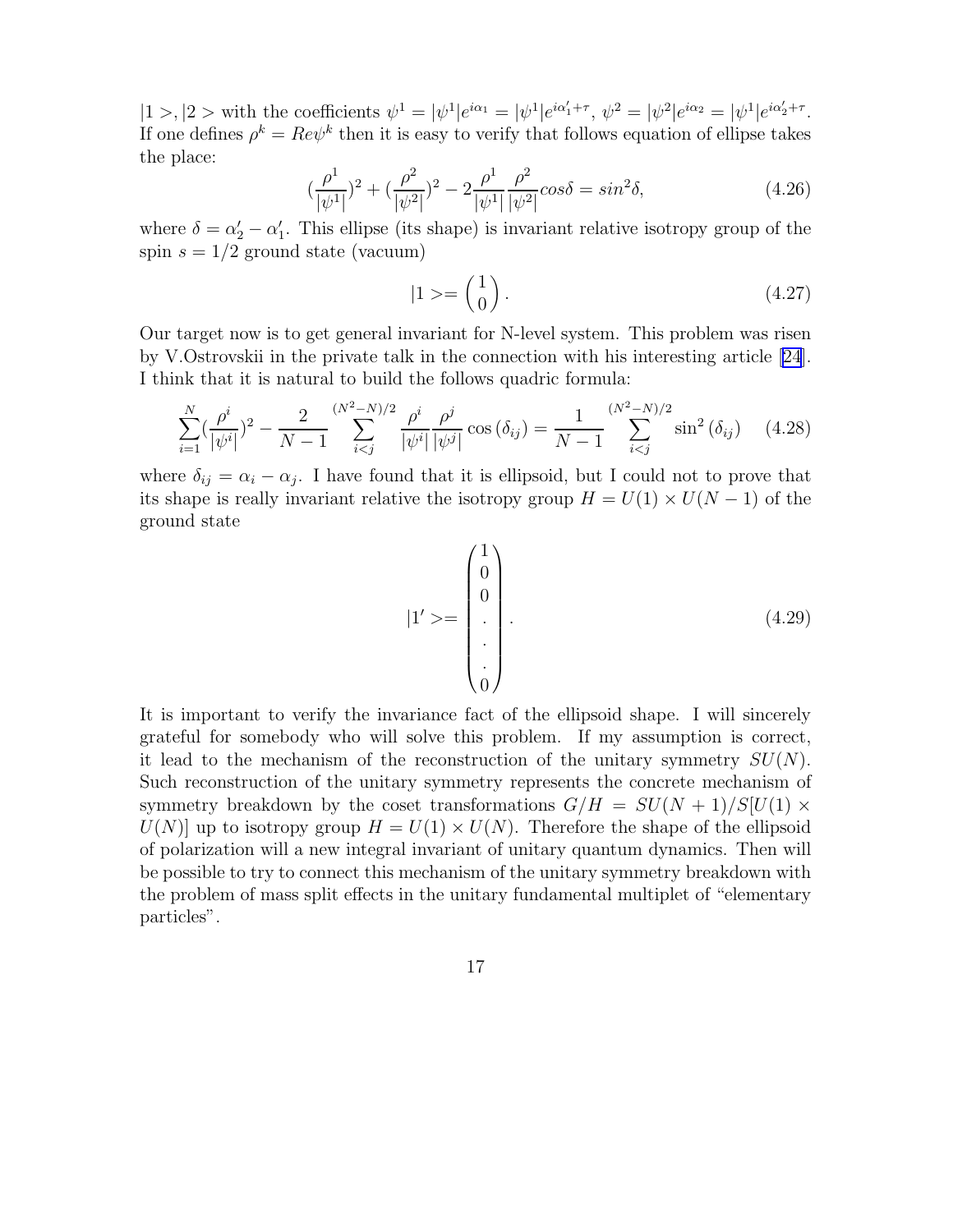### 4.4 Quantization in CP(N-1)

Let us use the local projective representation of  $SU(N)$  generators acting upon the smooth (holomorphic) functions of the coherent state instead of matrices acting upon N-component original state vector  $|\psi\rangle$  of FF. These  $D_{\sigma}$  generators are the tangent vector fields to the  $CP(N-1)$  [\[3](#page-18-0), [6](#page-18-0), [25](#page-19-0)]. Hereby the boson 'second quantization' over  $CP(N-1)$  takes the place quite naturally. But one should take into account the ambiguity of quantization axes notion for  $SU(N)$ . Since the rank of  $AlgSU(N)$  is  $r = N - 1 = 2S$  and number of the local independent charts for the covering  $SU(N)$ is  $l = r + 1 = N = 2S + 1$ . Single axes of quantization there is only for a two level system  $(S = 1/2)$ . The choice of the chart marks the 'open channel'  $(\psi^j \neq 0)$  in a 'filter' experiment, and it determines a local 'vacuum' of our model. On the predynamics level one has not a possibility to measure space-time or energy-momentum values. It means that there exist only the operator of action

$$
A = \hbar \pi^{*i} \frac{\partial}{\partial \pi^{*i}},\tag{4.30}
$$

which creates the quanta of action. Then the character of the distribution of these action quanta among degrees of freedom will be realized as specific quantum particles.

Commutation relations for "geometrical bosons" is as follows:

$$
[\frac{\partial}{\partial \pi^k}, \pi^i]_- = \delta^i_k. \tag{4.31}
$$

The standard Fock representation is achievable under the definition of vacuum state by a holomorphic function  $F_{vac}$ . Over compact connected manifold like  $CP(N-1)$ such function is a constant. Then, since  $\frac{\partial F_{vac}}{\partial \pi^{*k}} = 0$  one can introduce the function of excitations of different degrees of freedom  $F(s_1, ..., s_\mathcal{N}) = \pi^{*s_1} \pi^{*s_2} ... \pi^{*s_\mathcal{N}} F_{vac}$  and the function of a multifold excited degree of freedom  $F(s; \mathcal{N}) = (\pi^{*s})^{\mathcal{N}} F_{vac}$ . For this function one has the equidistant spectrum of *action*:

$$
AF(s; 0) = 0;
$$
  
\n
$$
AF(s; 1) = \hbar F(s; 1);
$$
  
\n
$$
AF(s; 2) = 2\hbar F(s; 2);
$$
  
\n
$$
AF(s; \mathcal{N}) = \mathcal{N}\hbar F(s; \mathcal{N}).
$$
\n(4.32)

18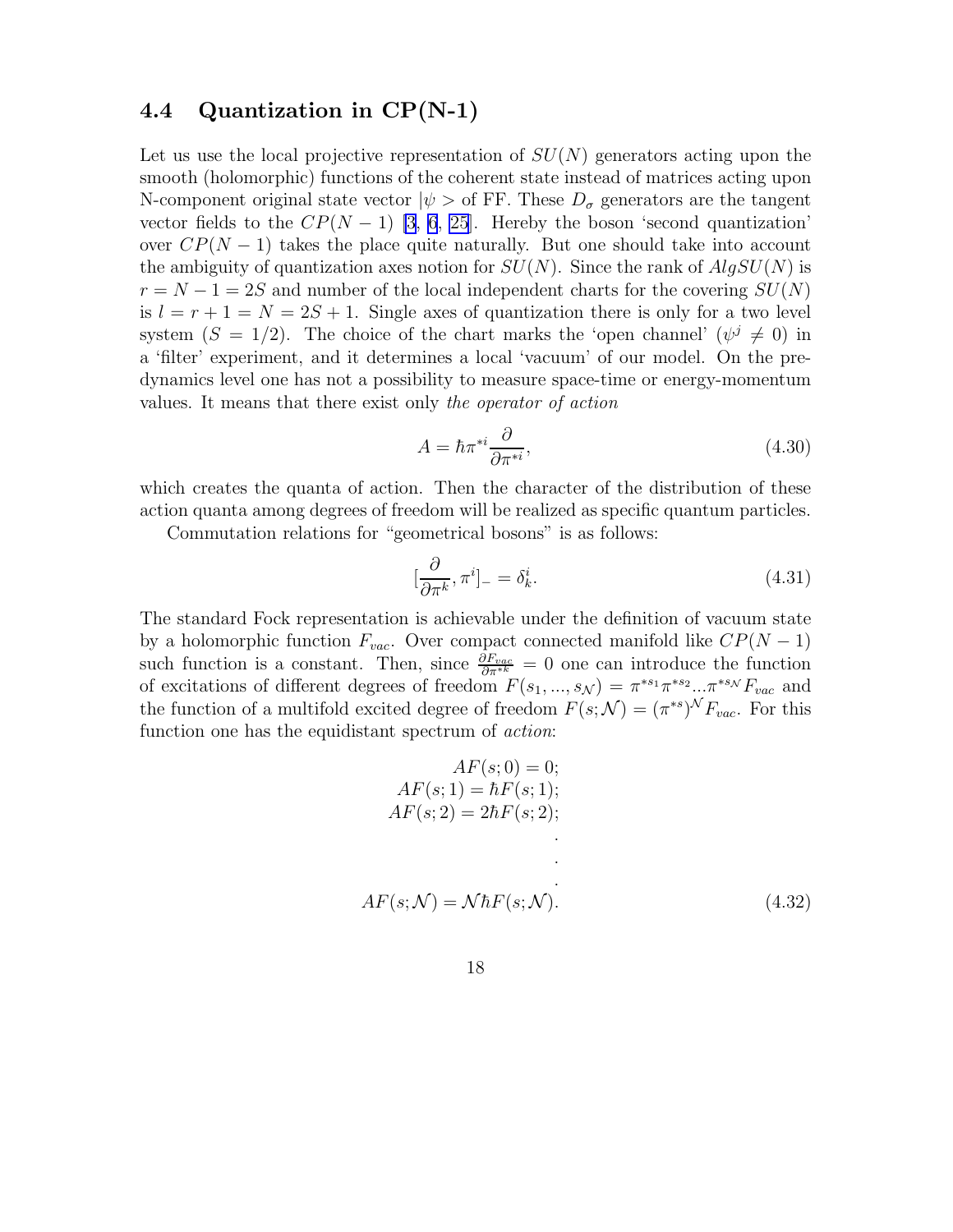### <span id="page-18-0"></span>References

- [1] V.A.Fock, Foundations of Quantum Mechanics, (Moscow, Nauka, 1976).
- [2] P.A.M.Dirac, The Principles of Quantum Mechanics, (Oxford, Clarendon Press, 1958).
- [3] P.Leifer, Found.Phys. 27, (2) 261 (1997).
- [4] P.Leifer, Int.J.Theor.Phys, **37**, (1) 387 (1998).
- [5] P.Leifer, Found.Phys.Lett., 11, (3) 233 (1998).
- [6] P.Leifer, arXive: [gr-qc/9911023.](http://arxiv.org/abs/gr-qc/9911023)
- [7] R.Jackiw, Int. Journal of Modern Physics A, 3, (2) 285 (1988).
- [8] K.R.W.Jones, Annals of Physics, 233, 295 (1994).
- [9] J.P.Provost and G.Vallee, Commun. Math. Phys. 76, 289 (1980).
- [10] A.Heslot, Phys.Rev.D 31, (6) 1341 (1980).
- [11] R.Cirelli, A.Maniá, L.Pizzocchero, Int.J. of Mod. Phys. A 6, (12) 2133 (1991).
- [12] W.-M.Zhang, D.H.Feng, Phys.Rep., (252) 1 (1995).
- [13] I.J.R.Aitchison, "Berry phases, magnetic monopoles, and Wess-Zumino terms or how the Skyrmion got its spin", See reprint collection, "Geometric Phases in Physics" (A.Shapere and F.Wilczek,Eds.), World Scientific, Singapore, 1989.
- [14] M.V.Berry, Proc.R.Soc.Lond.A, 392, (2) 45 (1984).
- [15] M.V.Berry, "The Quantum Phase, Five Years After", See reprint collection, "Geometric Phases in Physics" (A.Shapere and F.Wilczek,Eds.), World Scientific, Singapore, 1989.
- [16] Y.Aharonov and J.Anandan, Phys.Rev.Lett., 58, (16) 1593 (1987).
- [17] J.Anandan, Y.Aharonov, Phys.Rev.D., 38, (6) 1863 (1988).
- [18] F.Wilczek and A.Zee, Phys.Rev.Lett., 52, (24) 2111 (1984).